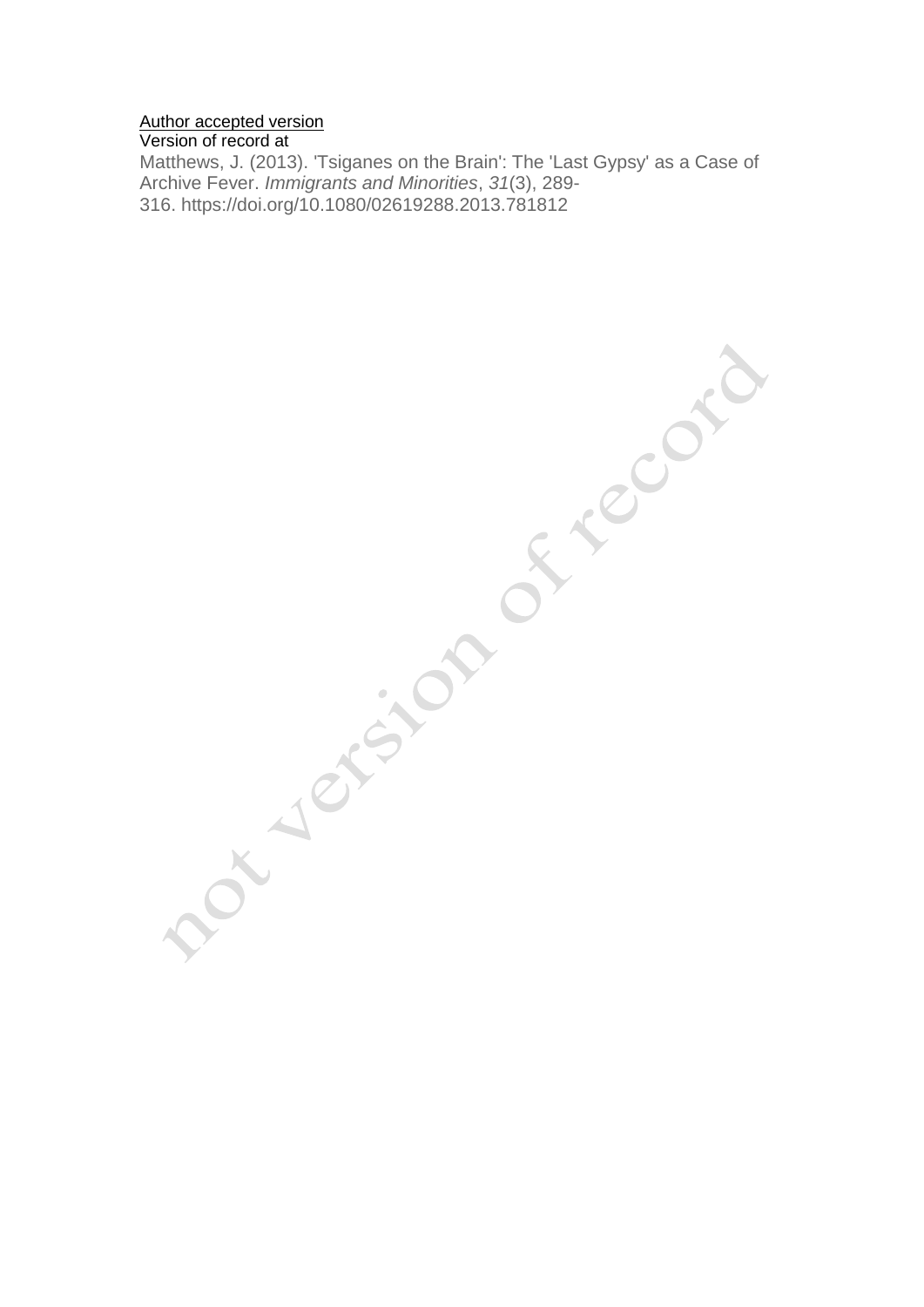### **'Tsiganes on the brain': the 'last Gypsy' as a case of archive fever**

The article identifies some of the ways in which the 'Victorian Gypsy' was constructed by a group of authors known as Gypsy lorists, and develops reading strategies that highlight the politics of their writing, in particular using Jacques Derrida's theorization of the archive. For the Victorians, it seemed that the Gypsy way of life would soon die out. The Gypsies' apparently imminent disappearance marks their world as delicate, natural and formerly pure. However, the structure of the archive means that the lorists attempts to preserve their version of Gypsy culture are threatened from within: they hasten the forgetting of that which they would conserve and archivally silence Gypsy voices with their own. Claims of extinction have evidently been disproved, however, and new archives successfully augment what the lorists considered to be the last word on Gypsies in Britain.

In *The Jew, the Gypsy and El Islam*, published in 1898, Richard Burton asserts that something about the Gypsy (or Tsiganes as he refers to them) renders the imagination of rival writers 'most lively', to the extent that misrepresentations of both their subject matter and their own work appear like symptoms of a disease. Burton's concern was directed towards unlikely claims made by his contemporaries about their philological discoveries, which, he thought, lacked proof. Almost a century later, in an insertion to *Mal d'Archive* that does not appear in the translated *Archive Fever*, Derrida asks, '*Mais à qui revient en dernière instance l'autorité sur l'institution de l'archive?*': in the last instance, to whom does the authority over the institution of the archive return?<sup>1</sup> What do the words of a Victorian explorer and French deconstructionist thinker have to do with each other, and with the Romani people? These apparently unconnected thoughts might, in fact, be used productively together to examine the politically textual effects of collecting examples of folklore, specifically the language and culture of the people ascribed the label 'Gypsies' in Britain. The disease to which Burton refers may be diagnosed as what Derrida calls 'archive fever'.

This analysis of nineteenth-century writing about Gypsies begins, then, with an assumption: there is no complete, neutral, historically accurate picture of 'the Gypsy'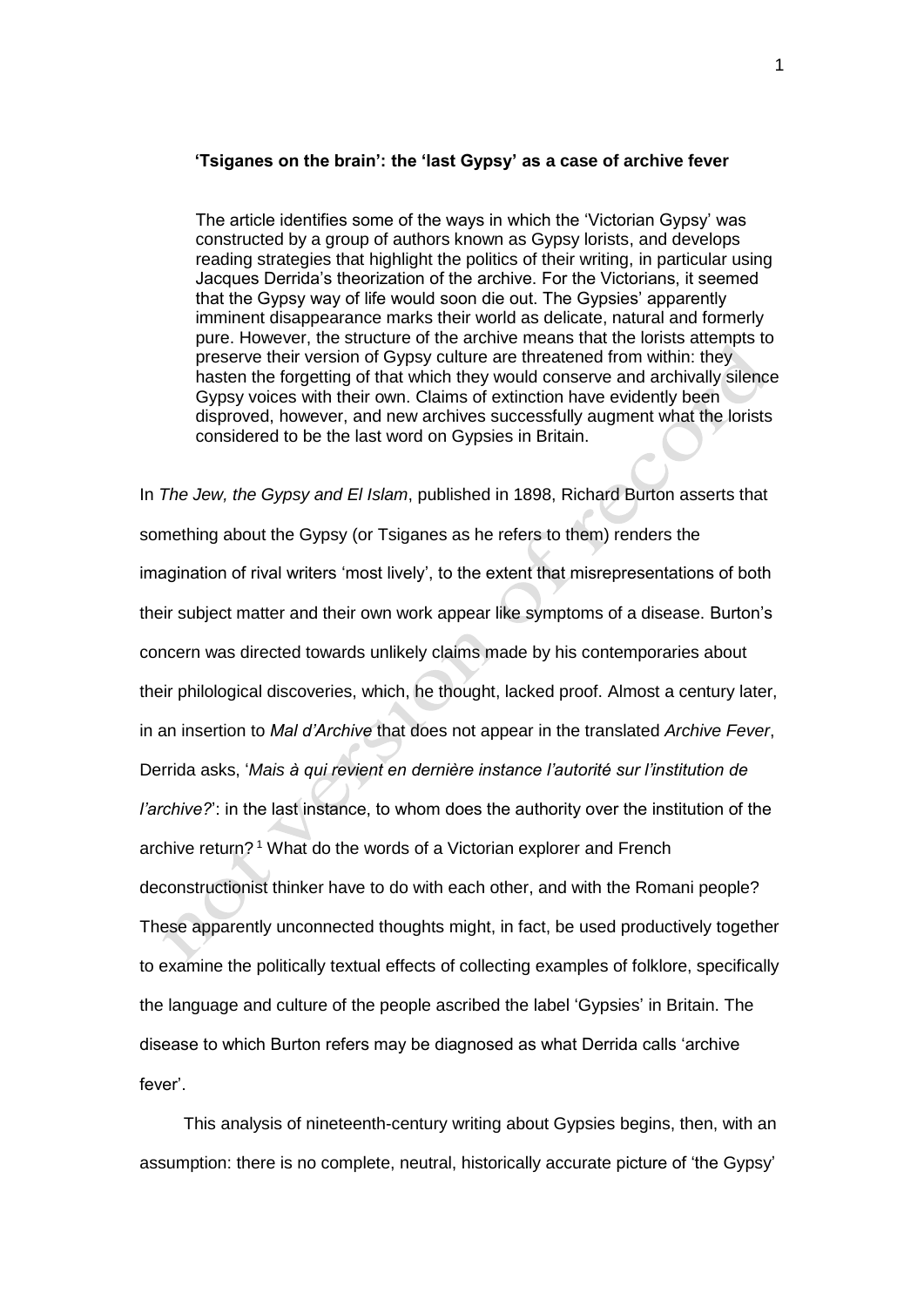in England and Wales waiting to be uncovered by readers of, in this case, the nineteenth-century archive; what we know in the twenty-first century of this Victorian figure is contingent on fragments, the texts that were privileged enough to be made legible in the archive and the context in which they were written, who wrote and why. What one finds in the archive and meaning derived from it, meanings that can have real consequences for anyone ascribed or ascribing to a particular identity, is what is meant in this article by 'politically textual effects'. To make these claims is certainly not to make the racist assertion countered by Katie Trumpener in her landmark essay that the Gypsies have no history.<sup>2</sup> Neither is my aim to question the relevance of contemporary Romani identity and the histories written of this culture's struggles and celebrations. On the contrary, just as Ian Hancock advises recognising who and what literary Gypsies such as Carmen and Esmeralda are, the strategy here is to identify the Victorian Gypsy as constructed by a particular group of authors and to develop reading strategies that highlight the politics of their writing. This is a move which hopes to prevent the continued misunderstanding of identities informed by centuries of stereotyping, something which is especially pertinent as Roma continue to be ejected from EU states largely, it has been suggested, for reasons of ethnicity and cultural difference. <sup>3</sup> This identification of a nineteenth-century construction is also not an attempt to jettison the works under consideration here from the archive, even if that were possible, nor to compare them to an irretrievable, authentic past, but to recognise them for what they are. Rather than provide hitherto undiscovered archival traces of Victorian Gypsy life, it reassesses the ways in which the sources with which scholars in this field are already familiar are read.

What will be termed here, for the sake of brevity, the 'nineteenth-century Gypsy archive' or 'lorists' archive' is largely represented by the work of three writers: Charles Godfrey Leland (1824–1903), Theodore Watts-Dunton (1832–1914) and Francis Hindes Groome (1851–1902). These folklorists collected examples of Gypsy language and culture in order to preserve it in the face of its perceived annihilation in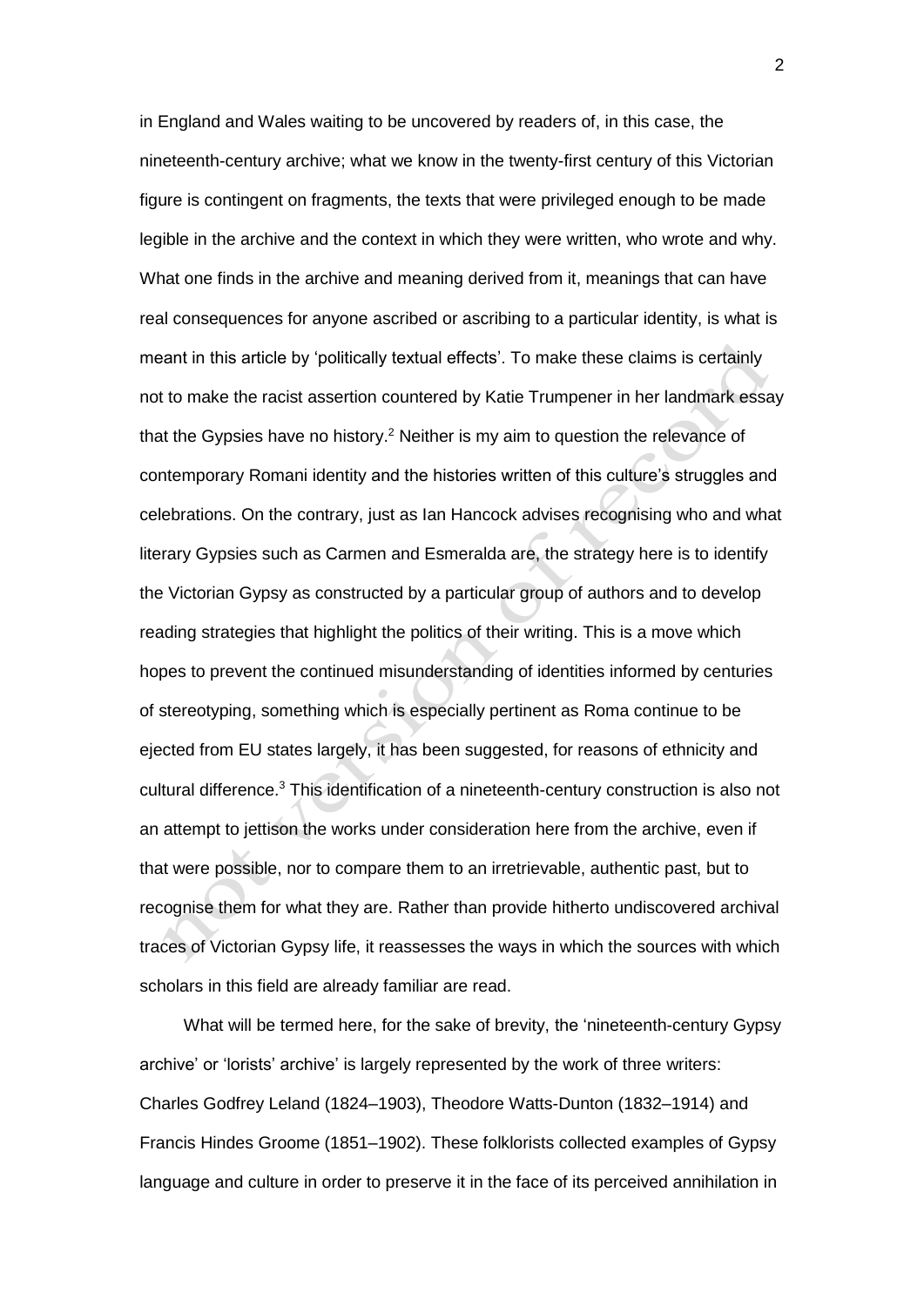a rapidly modernizing Britain. They frequently referred to themselves as Romany Ryes (or, in some texts, Rais)<sup>4</sup> from the Romani for 'Gypsy gentlemen' and following George Borrow's *Romany Rye* (1857). Their identification as a group may be said to begin with a now well-documented correspondence in the pages of *Notes and Queries* from November 1887 suggesting that a formal Gypsy Lore Society be organised to further the study of Gypsies. The archive that these men instituted was to be an aid to memory, so that the Gypsies would not be forgotten when the last of their kind vanished. Leland famously believed that by the 1880s the child had been born who would see the last Gypsy, for reasons explained in more detail below.<sup>5</sup> To interpret this corpus in the light of Derrida's theorization of the archive, however, means that the lorists' work can never be the textual saviour of a race that it sets out to be.

Derrida deploys the Freudian death drive in conceptualising the archive as a support to memory. In *Beyond the Pleasure Principle* and, later, less hesitantly, in *Civilization and Its Discontents*, Freud describes the death drive seeking to restore the units of the living organism to a state that existed before life, 'an expression of the *conservative* nature of living substance'. This drive to restore a prior state demands a return to non-life  $-$  death  $+$  thus connecting in Freudian psychoanalysis the repetition compulsion and the death drive. While the manifestations of Eros are 'conspicuous and noisy enough', 'the death instinct operate[s] silently', seen only when it breaks out as destructive acts.<sup>6</sup> In the archive, an event is reproduced in writing or in another form of trace, with the possibility of continued repetition or 'reimpression' in the future. This repetition, a return to what came before, is associated, *à la* Freud, with death and destruction. The consequence, says Derrida, is that the condition for the existence of the archive (the retrieval of something from the past) is also what 'menaces with destruction, introducing, *a priori*, forgetfulness and the archiviolithic into the heart of the monument'. The archive is produced as part of an impulse to conserve and the need to repeat. This need is ultimately destructive

3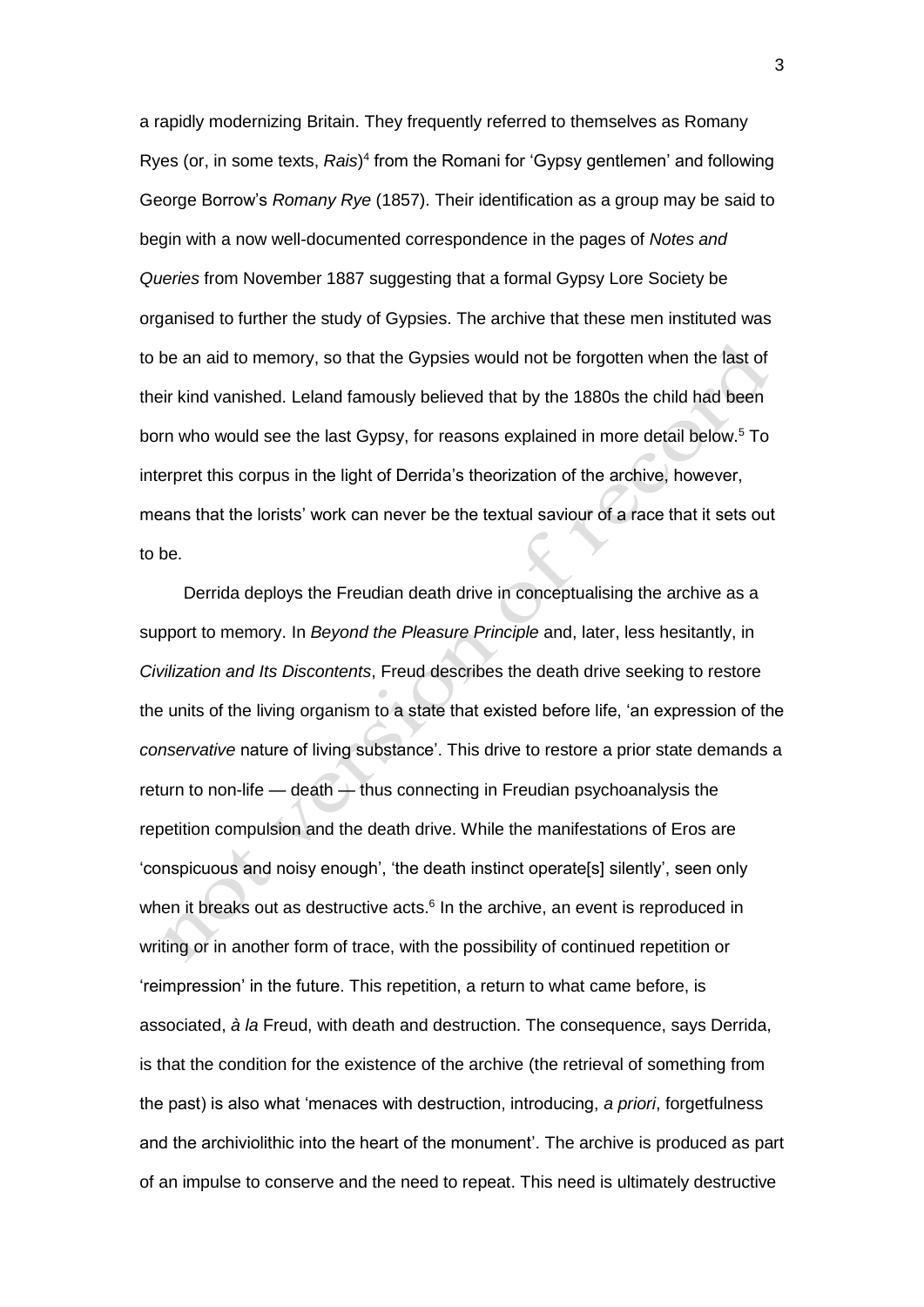as it not only drives towards death but takes place where forgetting, extinction and erasure silently threaten. 'The archive takes place at the place of originary and structural breakdown of the said memory'.<sup>7</sup> The lorists' Gypsy archive thus threatens the very culture they hoped to save, and it does so by silencing the chief actors in that culture, putting their own words in place of the Gypsies'.

There are more recent scholars whose work has a bearing on the reappraisal of the way we read the nineteenth-century Gypsy archive: David Mayall, Deborah Epstein Nord and Regenia Gagnier to name just three. Mayall's 2004 work, *Gypsy Identities, 1500–2000*, explores how the people have been represented and constructed across five centuries, taking in the unavoidable contributions of the Gypsy lorists. His earlier *Gypsy-travellers in Nineteenth-century Society* is concerned with the relationships between Gypsies and other travelling people and the developing capitalist state. One aspect of Nord's *Gypsies and the British Imagination* chimes particularly harmoniously with the arguments I make here; this is where she considers the point at which the Gypsy is obliterated in the writer's own search for expression of self, nostalgia for a golden age, or critique of modernity.<sup>8</sup> While Nord's chapter on 'Scholarship and Nostalgia in the Gypsy Lore Society' meticulously examines the discourses which informed the society's work, placing it in the context of nineteenth-century research into folklore and philology, it is not within its stated aims to consider the structure of such archives from the perspective of deconstructive psychoanalysis. Gagnier, in her article on 'Cultural Philanthropy, Gypsies, and Interdisciplinary Scholars', considers how, despite the difficulties of 'conjur[ing] up' figures such as Leland after 'the holocaust of Nazi Science [...] burned away his world', one might usefully interrogate the motives, politics and effects of Victorian philanthropy, in particular one with an interest in Gypsies. She brings the highly relevant work of Patrick Brantlinger to bear on the Gypsy lorists, describing how it 'makes clearer than most post-colonial critique since Fanon how closely extinction was the reverse narrative of Progress and civilization'. <sup>9</sup> While there are

4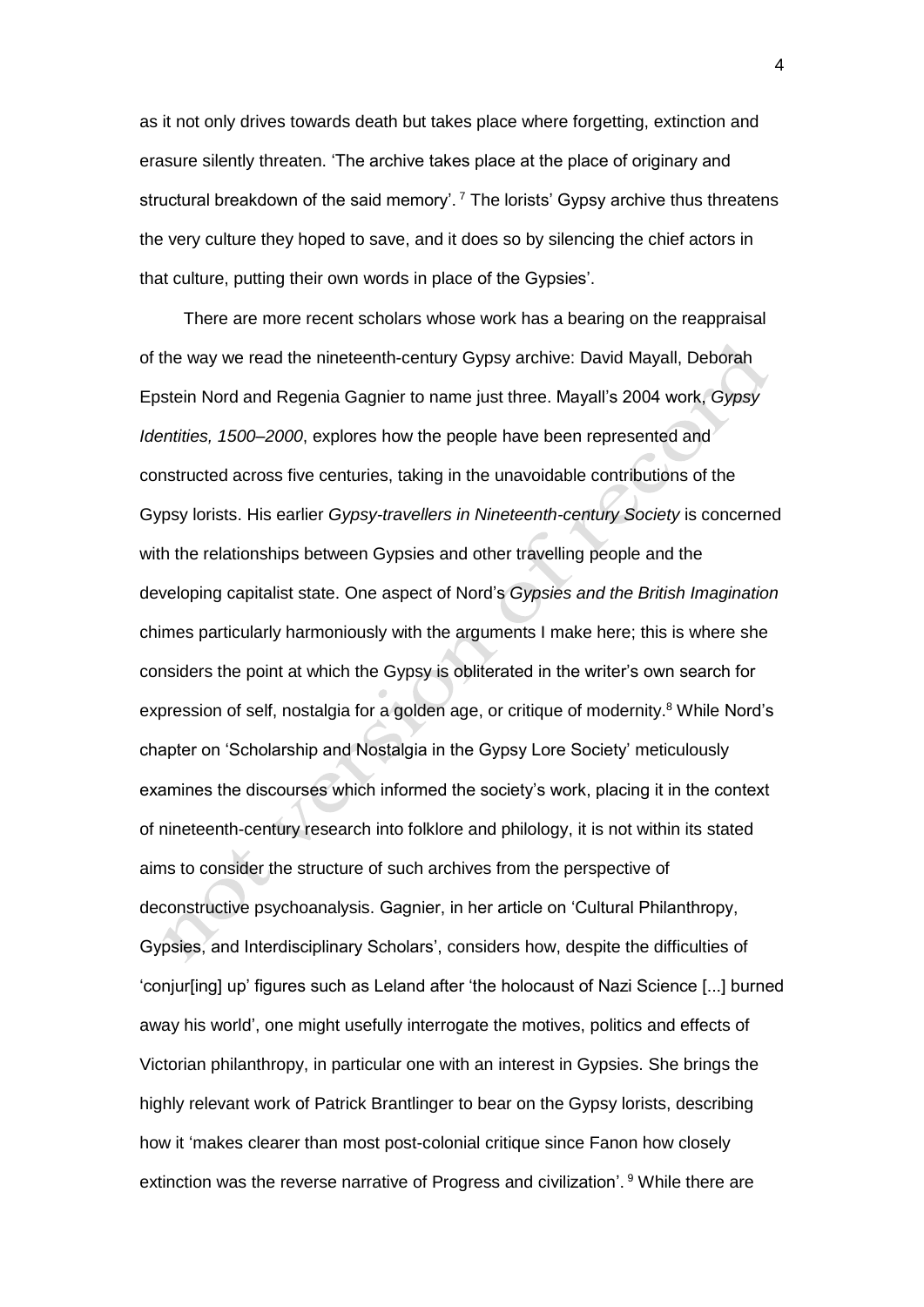clear echoes of Brantlinger's approach in *Dark Vanishings* (and thus of Gagnier's application of it to the case of Gypsies) in my own analysis, the emphasis here is on the extinction of a particular construction of the Gypsies as an unfortunate but inevitable and paradoxical risk of archivization.

## **The Gypsies and the 'Romany Ryes'**

In the nineteenth century, the lives of the Gypsies were, as far as many non-Gypsy commentators were concerned, detrimentally affected by three main factors: the rapid economic change in Britain from an agrarian economy to industrial capitalism; the resultant urbanisation and other social changes facilitated (or forced) by industrialisation; and, massively, by land enclosures. The figure of the Gypsy has been used extensively as a metaphor for pre-industrial Britain, frequently held up as the most obvious victim of the evils of enclosure. As Raymond Williams notes, however, the consequences of enclosure were serious for all those who lived in the country, and to localise its effects in the period of the Industrial Revolution is to construct a myth 'in which the transition from a rural to an industrial society is seen as a kind of fall, the true cause and origin of our social suffering and disorder'.<sup>10</sup> Those keen to romanticise Gypsy life, including the Gypsy lorists, commonly frame the loss of Gypsy culture as just this sort of fall; the Gypsies potently represented the hazards of modernity as they now had even fewer places to camp and live their colourful lives. The race (and, distressingly for the lorists, its language and culture) was thought to be in grave danger. Such a view chooses to ignore the ways in which Romani culture, amongst other traditional cultures, adapted to survive in this changing environment.

The term 'race' had a variety of meanings in the nineteenth century, but it is used here in the sense employed by the writers the article considers: that of the Gypsies as a distinct group of blood-related people with Indian origins whose race determines their appearance and behaviour, giving them innate qualities that are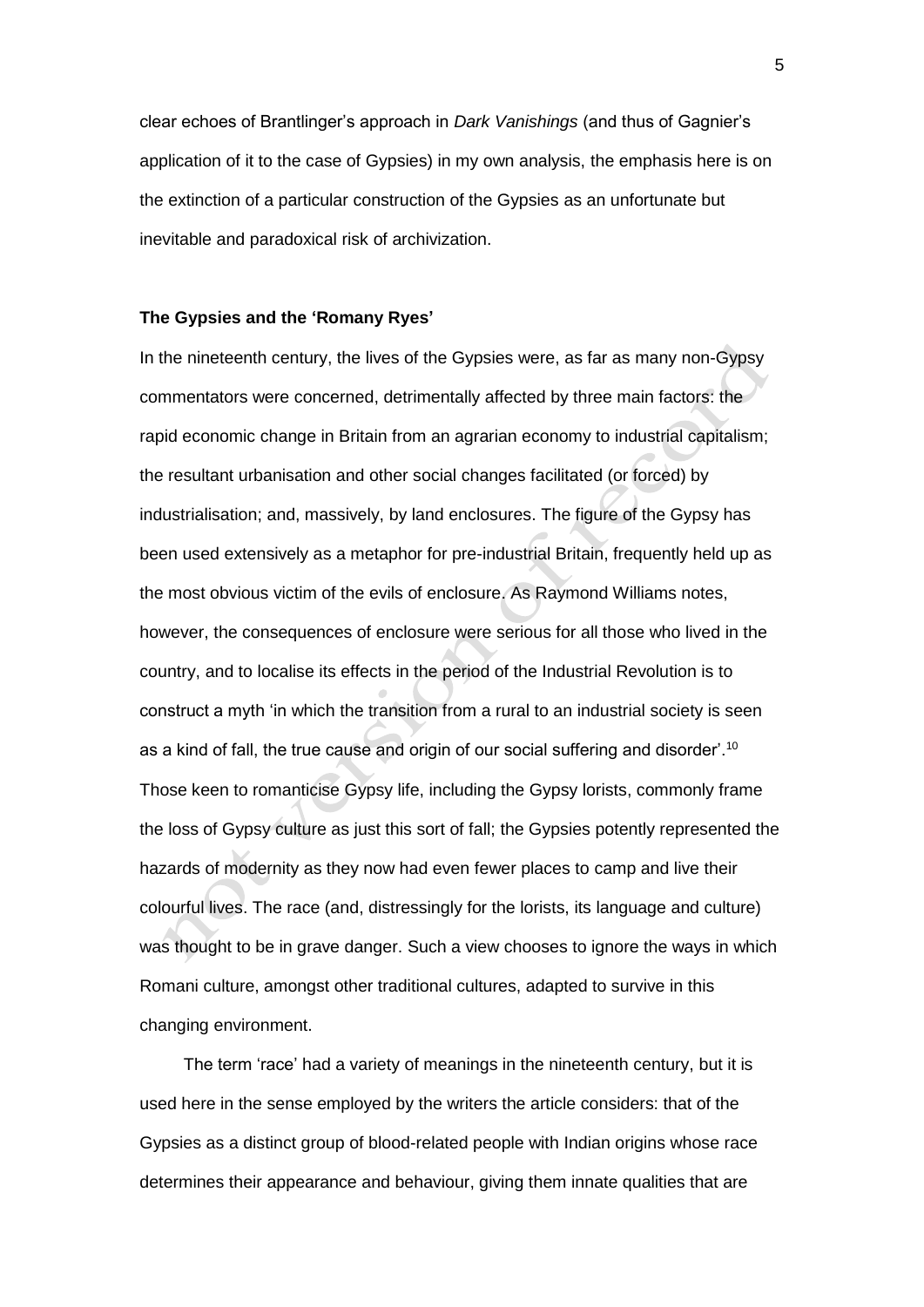immediately recognisable (to the commentators subscribing to this idea) as those of the Gypsy. This recognition is tautological: the Gypsy displays certain traits because he or she is a Gypsy, but this is also what *makes* him or her a Gypsy. An authentic and continuous Gypsy culture could only be lived, the lorists believed, by those who belonged to the Gypsy race. Interestingly, the lorists seemed to develop an exception to this rule for themselves, as they ardently describe their success in 'passing' as Gypsies and thus complicate their own theories about the purity of language and cultural practice. 11

People described as 'Gypsies' were present in Suffolk, Bristol, Hereford and Cornwall from the early sixteenth century, the first in Britain having arrived in Scotland from Spain around 1500.<sup>12</sup> Andrew Borde's *Fyrst Boke of the Introduction of Knowledge*, completed in 1542, contains a sample of 'Egipt speche', generally acknowledged as the first written example of Romani in England, and in the Leeds Parish registers of 1572, the baptism of 'Elizabeth, child of Anthony Smawleye, the Egypsion' is entered on 29th June.<sup>13</sup> An 'Acte concernynge outlandysh People, callynge themselves Egyptians' was passed in 1530, possibly, suggests Mayall, in response to an influx of Gypsies into Britain during the reign of Henry VIII. It was followed by 'An Act for the punishement of certayne Persons calling themselves Egyptians' in 1554. The Gypsies, as Mayall points out, 'left behind very little in the form of written records', at least records which they had made rather than those of the authorities in which they appeared. The texts available for analysis (whether by 'texts' one means these early laws or the romanticised nineteenth-century descriptions on which this article focuses) are, by a vast majority, written by middleclass, male non-Gypsies.

As Mayall notes, the lorists 'distanced themselves from the present-day reality of Gypsy existence and looked only for the myth and mystery of Gypsies in the past'.<sup>14</sup> The protagonist of William Sharp's 1895 novel, *The Gypsy Christ*, acknowledges the hybridity of the term 'Romany Rye', saying that it is 'not exactly a

6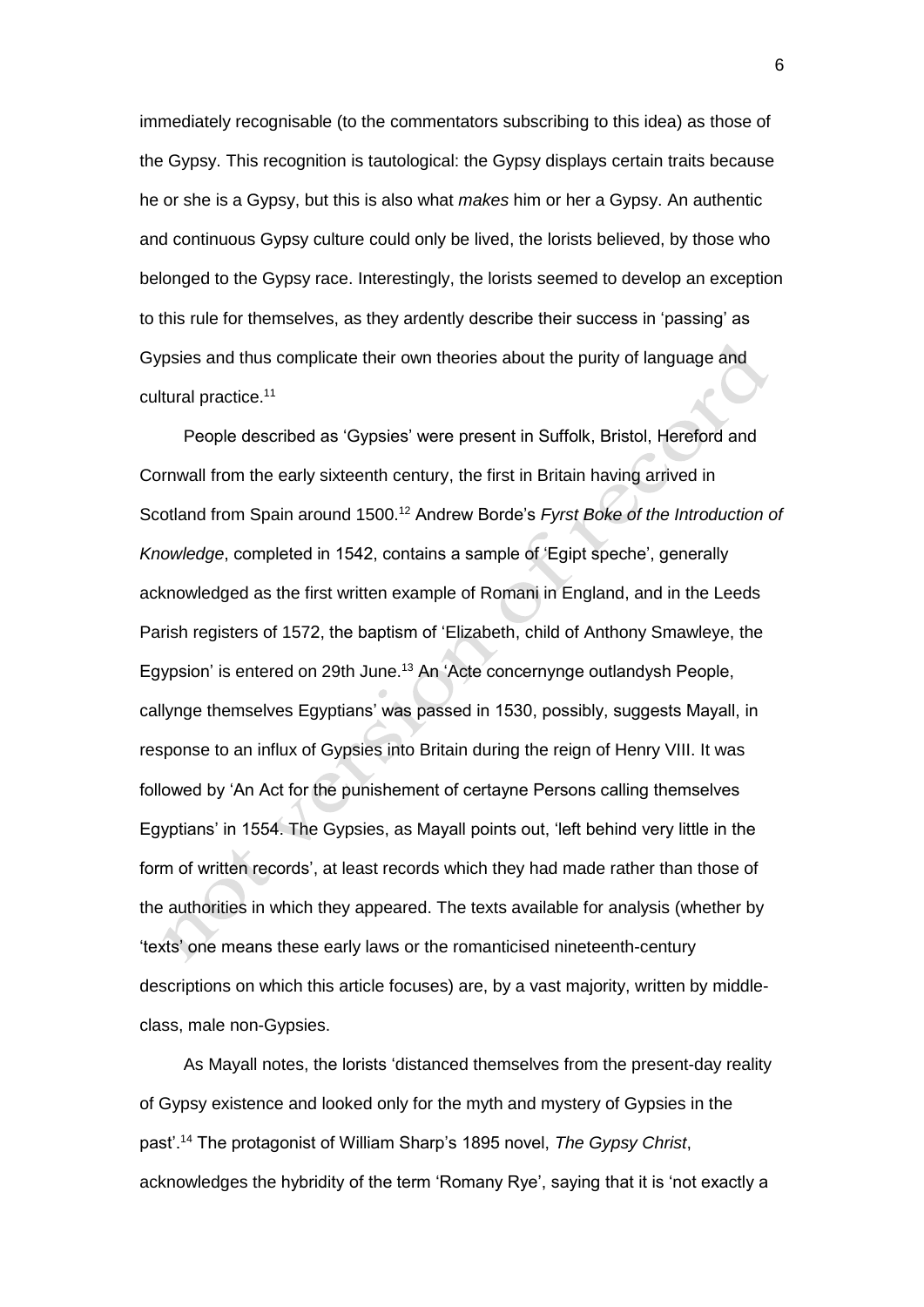"gentleman-gypsy," as commonly translated, but rather an amateur-gypsy, or as a "brother" once phrased it to [him] "a sympathising make-believe gypsy"'.<sup>15</sup> This description of 'amateur' Gypsies hints at the exploratory activities of the Ryes: they would befriend Gypsy families or individuals, learn their language and partake, for a short period, in their way of life, mining their stories and words for clues that might answer the 'problem' of Gypsy origins.<sup>16</sup> They enjoyed what they saw as the 'freedom' of the great outdoors, camping in tents, cooking over open fires and tramping across the British countryside. No doubt this life was appealing when one could return to a comfortable and well-appointed home when the weather changed for the worse. Borrow seems to have been the first to adopt the title of Romany Rye in his semi-autobiographical *Lavengro* in 1851, but George K. Behlmer suggests that John Hoyland, who published *A Historical Survey of the Customs, Habits and Present State of the Gypsies* in 1816, was, in fact, England's first Romany Rye.<sup>17</sup> Borrow and Hoyland were rarities in their time, but from the mid-nineteenth century the field of folklore started to draw on philology and added a liberal dash of bohemianism to form the idiosyncratic fusion that was Gypsy lorism. They are represented here by three prominent figures in the movement.

Charles Godfrey Leland, inaugural president of the Gypsy Lore Society, had a self-confessed 'tendency to "idealism" or romance' — appropriately for my argument this was something he attributed to an earlier inflammation of the brain — and learned the Spanish Gypsy dialect from Borrow's *The Bible in Spain*. (It should be noted that Borrow's lexicons are notoriously inaccurate but Leland would later improve his vocabulary through contact with Gypsies). Despite his adventures with English Gypsies, Leland conceded that even his 'gypsy experiences' were not as great as those of Francis Hindes Groome. <sup>18</sup> Groome was an encyclopaedist and contributor to myriad publications on the subject of Gypsies. He is perhaps best known for proposing that Gypsies bridged the gap between Indian and European folk traditions. Michael Owen Jones describes Groome, after Matthew Arnold's poem of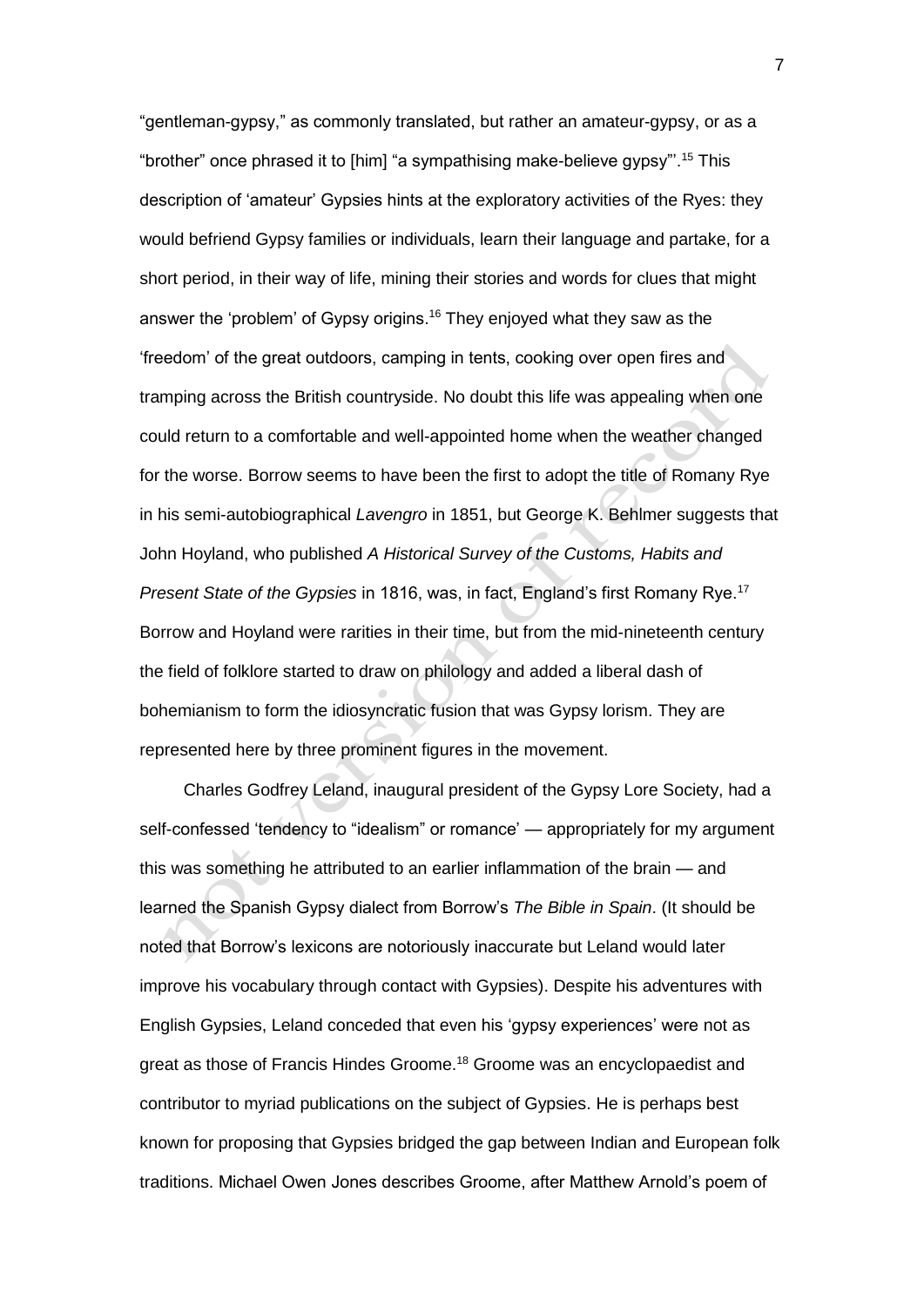the same name, as 'a "scholar Gypsy", a Gentile always welcome to Romany tents'. Theodore Watts-Dunton suggested that Groome's skill as a philologist 'was ten times that of Borrow, whose temperament may be called anti-academic, and who really knew nothing thoroughly.' These later Ryes, then, who saw themselves as serious 'collectors', hoped to cast off Borrow's deliberately eccentric, enormously egocentric, unsentimental, chaotic style in favour of discipline and ordered detail, despite their passion for the liberty they believed Gypsy life offered. While Borrow's conceitedness can be at best amusing and at worst offensive, the result is writing that prioritises experience as the author moves through the world, encountering individuals or cultures about which he waxes lyrical. He does not set out to institute a school or field of study. The lorists, on the other hand, though admirers and friends of Borrow, albeit with full acknowledgement of his 'angularities',<sup>19</sup> were keen to frame their work rather differently. Watts-Dunton, the third writer in this trio, contributed to publications such as the *Examiner*, the *Athenæum* and the *Encyclopædia Britannica*, wrote poetry and fiction and edited Borrow's work.

These three writers were not alone in their pursuits. A properly Derridean exploration of the lorists' archive would minutely detail its institution, its location and influence, its current place and how one may gain access. Other scholars (including Nord, Mayall and Gagnier) have certainly collated and interpreted information on the lorists. There is yet further scope for reading the politics of this organisation and its writing, in particular by delving into the archives held at Liverpool University thanks to associations John Sampson (philologist and librarian), R.A. Scott Macfie (businessman and recorder of dialects and folktales) and Dora Yates (dedicated scholar of Romani culture) had with the institution. However, there is space here only for a synopsis of the Society's activities, as the main focus of the article is on reading some exemplary texts produced by its members. Following its formal beginnings in the 1880s, the Gypsy Lore Society started its own journal, underlining the Society's scholarly intent. It located the Gypsy Lore Society firmly in the field of international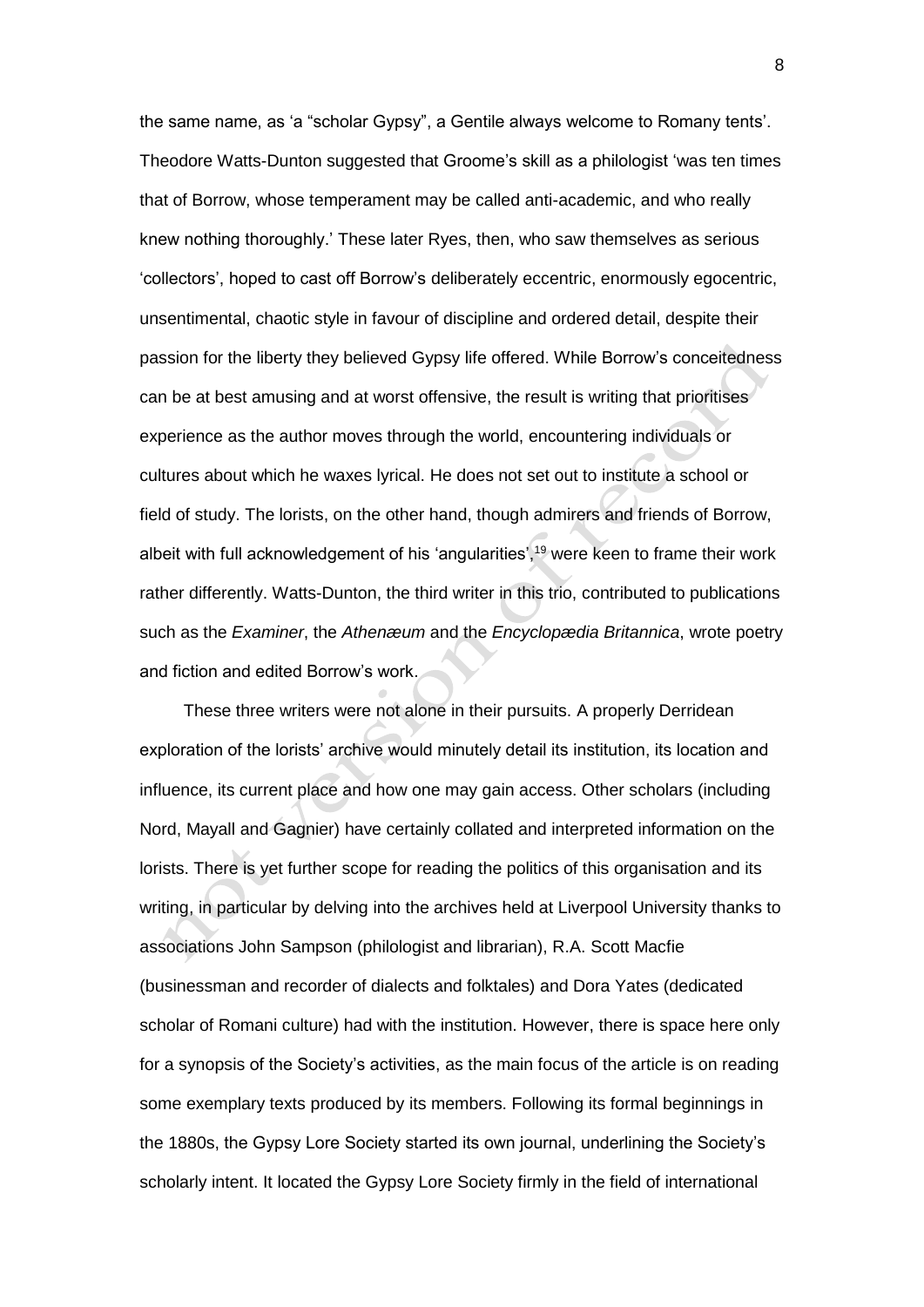folklore studies, not least by featuring advertisements for *La Tradition* and the *Journal of American Folklore*. The Society's members included, as well as the three writers discussed here, Burton and the Archduke Josef of Austro-Hungary (a 'living storehouse of Gypsy lore'). <sup>20</sup> Both Society and journal still exist, though in somewhat different forms: the journal is now the peer-reviewed *Romani Studies* and the Society is based in the United States. Nord notes that being a lorist was both an external activity and an internal identity.<sup>21</sup> It is unusual to find a lorist discussing his work without enthusiastically confessing the extent of his affinity with Gypsies, and this attitude did not end with the waning of the Society's membership: auto-didact and central figure in the lorist movement John Sampson dedicated his Gypsy anthology, *The Wind on the Heath*, in 1930 'to all the Affectionated'. The lorists felt they had a duty to save examples of Gypsy culture, and would promote the culture by tracing the origins of the people (through their social practices, language and tales) as a way of guaranteeing the authenticity and purity of that which was archived.

For the Victorians, it seemed that the Gypsy way of life would soon die out. Leland's fears echoed those of many in the Gypsy lorist movement, and he felt that he and his fellow lorists were collecting examples of folklore before it was too late because, he believed, 'with general culture and intelligence we are killing all kinds of old faiths'. Philologists B.C. Smart and H. T. Crofton (the latter of whom was president of the Gypsy Lore Society at the beginning of the twentieth century) described 'hearing archaic terms and obsolete inflexions' in Romani, which, 'like the bones and eggs of the Great Auk, or the mummified fragments of a Dodo, are the relics of extinct forms', and which should be treasured as 'the broken utterances of an expiring language'. This type of extinction discourse is identified by Brantlinger as a 'specific branch of the dual ideologies of imperialism and racism'. The Scottish doctor and anatomist Robert Knox maintained in 1850 that the Gypsies are of 'vast antiquity, and are dying out'. He would not mourn them: 'of races which cultivate not the earth, which manufacture nothing, which progress not in art nor in science, we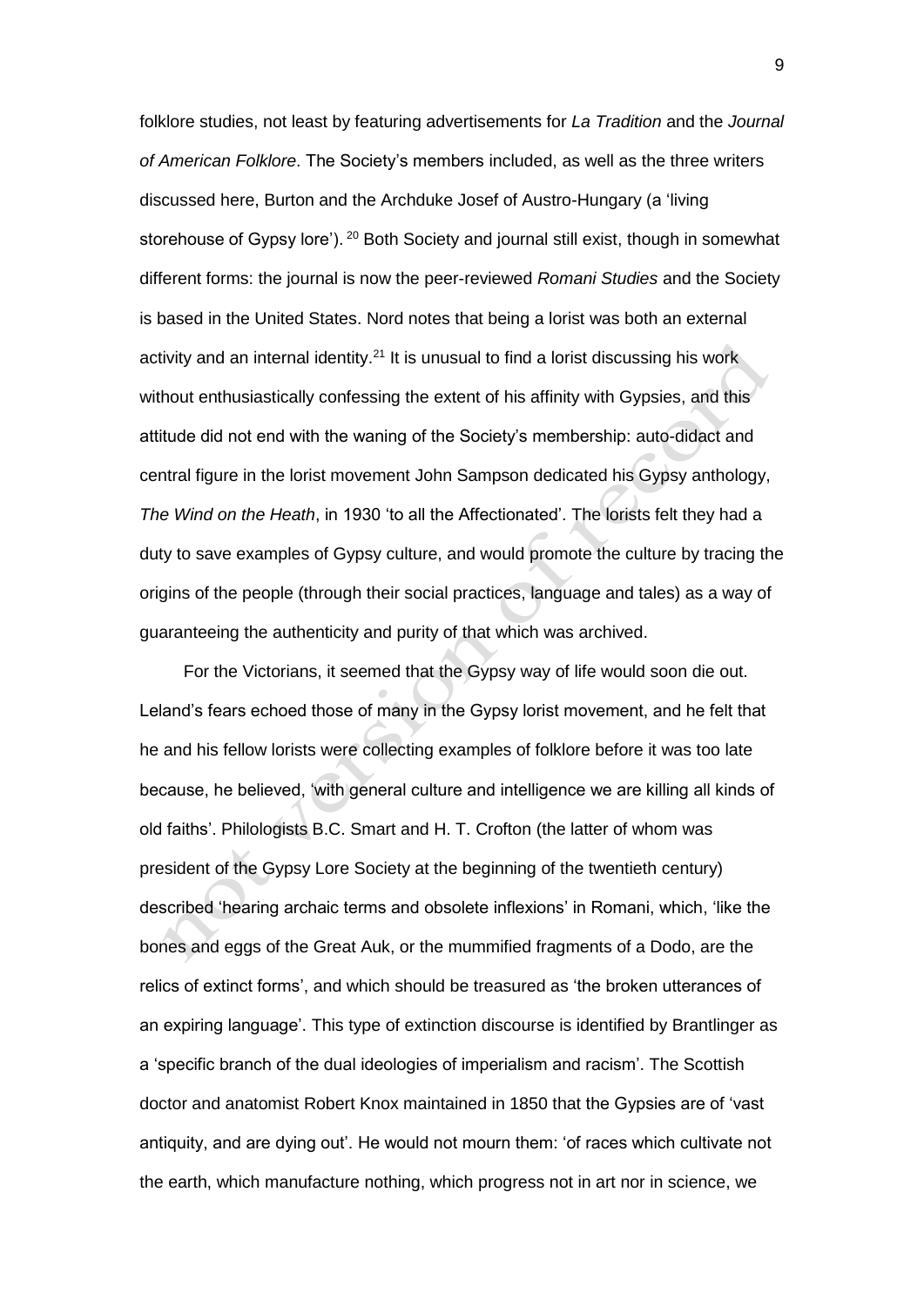have already enough upon the surface'. The proleptic elegy, as Brantlinger elaborates, in contradistinction to Knox's attitude sentimentally describes, from the point of view of the white writer, the inevitable decline and extinction of nondeveloped, apparently uncivilized peoples as they are overtaken by white European modernity.<sup>22</sup> This dominant mode of extinction discourse may be found in the work of the lorists. Mourning is expressed before (and, indeed, instead of the fact of) the people and their culture passing into history, so it takes place in expectation of extinction but with the confidence that their death is unavoidable.

In order to make sense of Gypsy culture, comparisons with other peoples were frequently made by Victorian writers (referring to the Arabs of Europe, the Bedouins of the commons, negroes and American Indians) but Romantic writers such as Horace Smith (1779-1849) had proclaimed that 'None, none but [the Gypsies] can now be styled/ Romantic, picturesque, and wild,/ In this prosaic era.' They were, he insisted, the 'sole freebooters of the wood', separate from 'King, Church, and State'.<sup>23</sup> Indeed, analytically speaking it might be suggested that the construction of the Gypsy *is* different from other others imperilled by the geographic or spatial march of mechanised empires; it was not an invading overseas empire that threatened the Gypsies but a perceived *epochal* shift in British culture on home soil. The Gypsy has often been termed an 'other within', dominated in theory and practice by hegemonic institutions and communities.<sup>24</sup> In this case, the Gypsies' status as insider-outsider (rather than the overseas other) allows for a lament towards the felt negative changes wrought on pastoral Britain by historical developments. The Gypsies' otheredness renders these changes visible to the lorists.

The lorists' impulse to conserve a culture perceived to be under threat means that their writing is characterised by the confidence of the self-fulfilling prophecy, silencing the Gypsy. Leland's attitude is hinted at in a letter quoted by his niece and biographer, Elizabeth Robins Pennell: 'It strikes me as one of the little ironies of life, that the Gypsy, smoking and dreaming the years away, should have excited his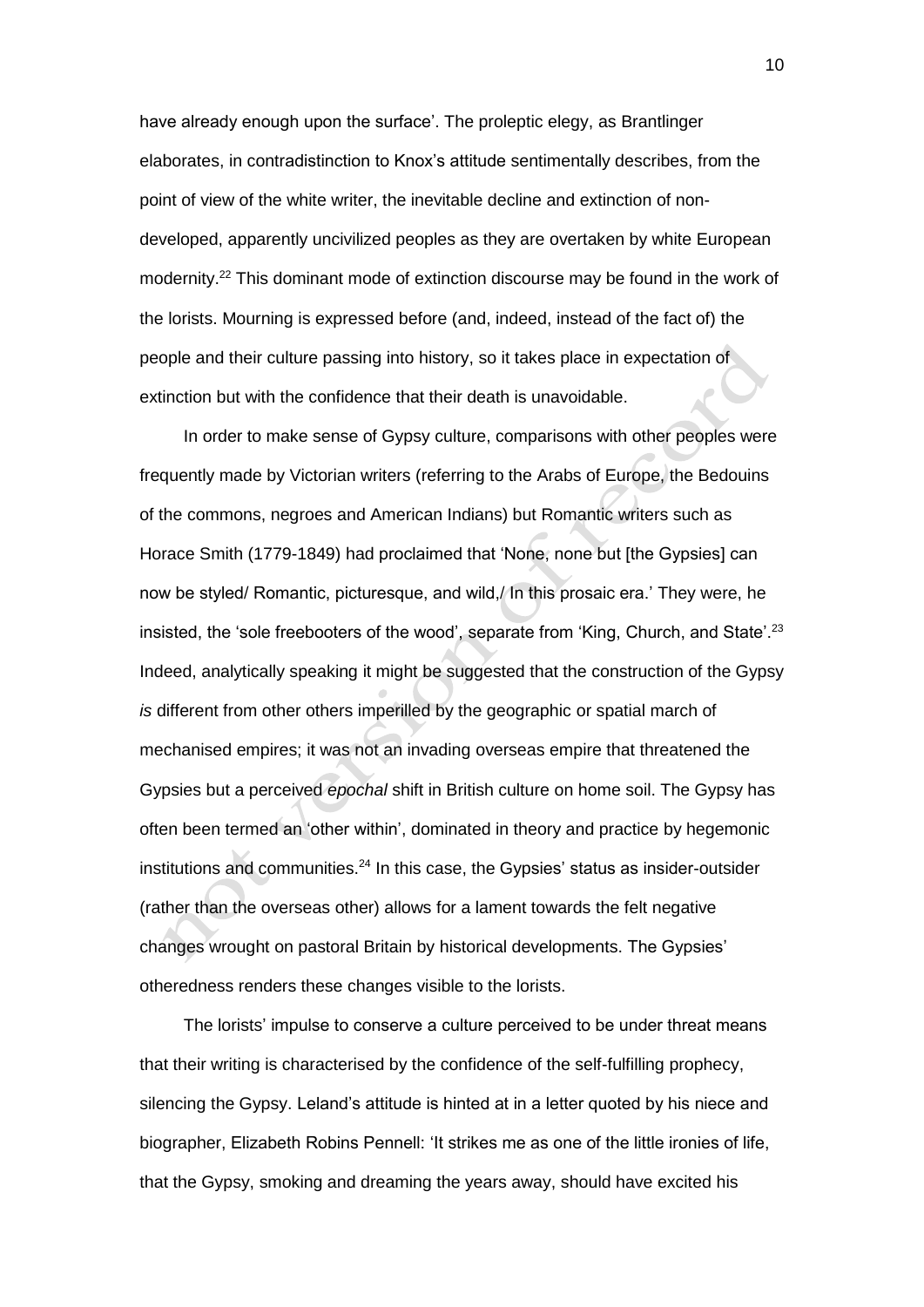lovers to such a delirium of industry'.<sup>25</sup> The implication is that the Gypsy is incapable of compiling his or her own archive and it is therefore thanks to the work ethic of their *gorgio* (the contemporary term for a non-Gypsy) brothers that any trace of them remains at all. It is this silencing that points the way to a Freudian (via Derrida) reading of the lorist's combined archive, a vast body of work that takes in letters, nonfictional essays and articles, novels and poems. It is to this corpus of texts that the historian of Gypsies in Victorian Britain traditionally turns at some point in her research and one of the reasons for recommending a rereading of this archive is precisely that ubiquity in the story of Britain's Gypsy past.

As the industrialisation of Britain gathered pace and the legislative net designed to deal with vagrancy drew tighter, a traditionally nomadic Gypsy life became less feasible, as did many formerly commonplace modes of life. The roadside verges on which these 'brethren of the dark blood and the tents' made their camps can be seen, retrospectively, to symbolise an existence not only situated on the margins of society, but one that seemed to teeter on the brink of annihilation.<sup>26</sup> As Nord notes, there was a shift in sentiment as the nineteenth century progressed. The immediate loss expressed by the Romantic poets as common land was enclosed had changed by the time the lorists were writing. There was now a sense that the old communities and traditions had already disappeared and so should rightly be treated with a nostalgic attitude.<sup>27</sup> The insular Gypsies were a trace of what had, elsewhere, been consumed by history's progress.

Leland's fascination with the 'quiet, solemn sunset' of the Gypsy way of life seems to insist that one read the lorists' oeuvre as a protracted and pre-emptive work of mourning, not just for the Gypsies themselves, but for a lost rural idyll.<sup>28</sup> As the Gypsies faded away, their dying words were to be recorded, catalogued and interpreted not for their benefit but for the interested *gorgio* observers left behind. Words and sketches produced by outsiders would stand in the stead of a people. As representatives of a romanticised, pre-industrial past, distinct from the changes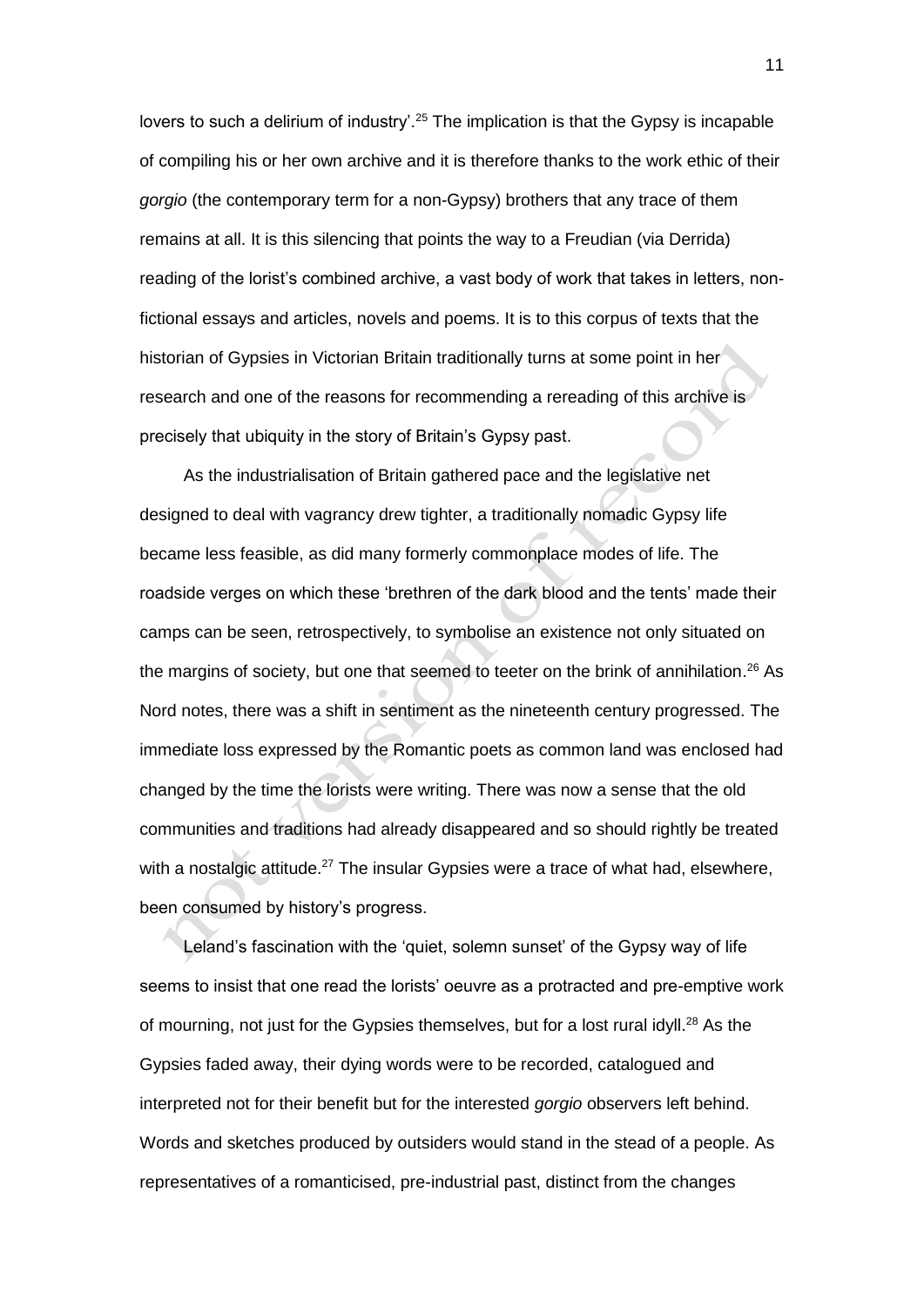taking place in the civilized world, the Gypsies in the lorists' archive conform to the idea of the 'noble savage', expressing the deeply conservative attitudes of their recorders and betraying a desire to return to a previous state, a repetition of that which has gone before. Sadly, as individuals who are, ostensibly, so winningly enthusiastic, earnest and philanthropic in their work, Leland, Groome and Watts-Dunton are, as the producers of a particular genre of writing on a particular 'race', both infantalizing and disempowering in their textual politics. They posit the Gypsies as authentic in an increasingly manufactured world, what Leland calls this 'artificial age'.<sup>29</sup> The Gypsies are simple and independent as economic life seemed to be increasingly complicated, and close to nature as the urban encroached. The bestknown literary expression of this attitude comes in Matthew Arnold's 1853 poem 'The Scholar-Gipsy', where he describes how the infection of mental strife and a hectic world are in danger of spreading to the 'fair life', a simpler way of being, that the Scholar-Gipsy has found in roaming the countryside.<sup>30</sup>

Though they are rarely connected, apart from a shared occasional subjectmatter and mutual feelings about the loss of marginal cultures in Britain, there are similarities between the work of Arnold and that of the lorists, particularly seen in Arnold's 'On the Study of Celtic Literature', which took the form of lectures at Oxford in 1865–6. Arnold was far from sentimental about the loss of old British tongues. Despite enjoying cultural variety, he felt languages such as Cornish and Welsh to be a barrier to a cohesive English-speaking whole. He saw, like the lorists, this homogenisation as a symptom of 'modern civilisation', but unlike them he believed that 'the change must come, and its accomplishment is a mere affair of time'. It is with an 'alas!' that he notes that 'there is nothing to hinder us from effacing the last poor material remains of that Celtic power which once was everywhere, but has long since, in the race of civilisation, fallen out of sight'. He also notes, of relevance to the observations made in this article, that 'civilized nations, though very prone to ascribe to barbarous people an ideal purity and simplicity of life and manners are by no

12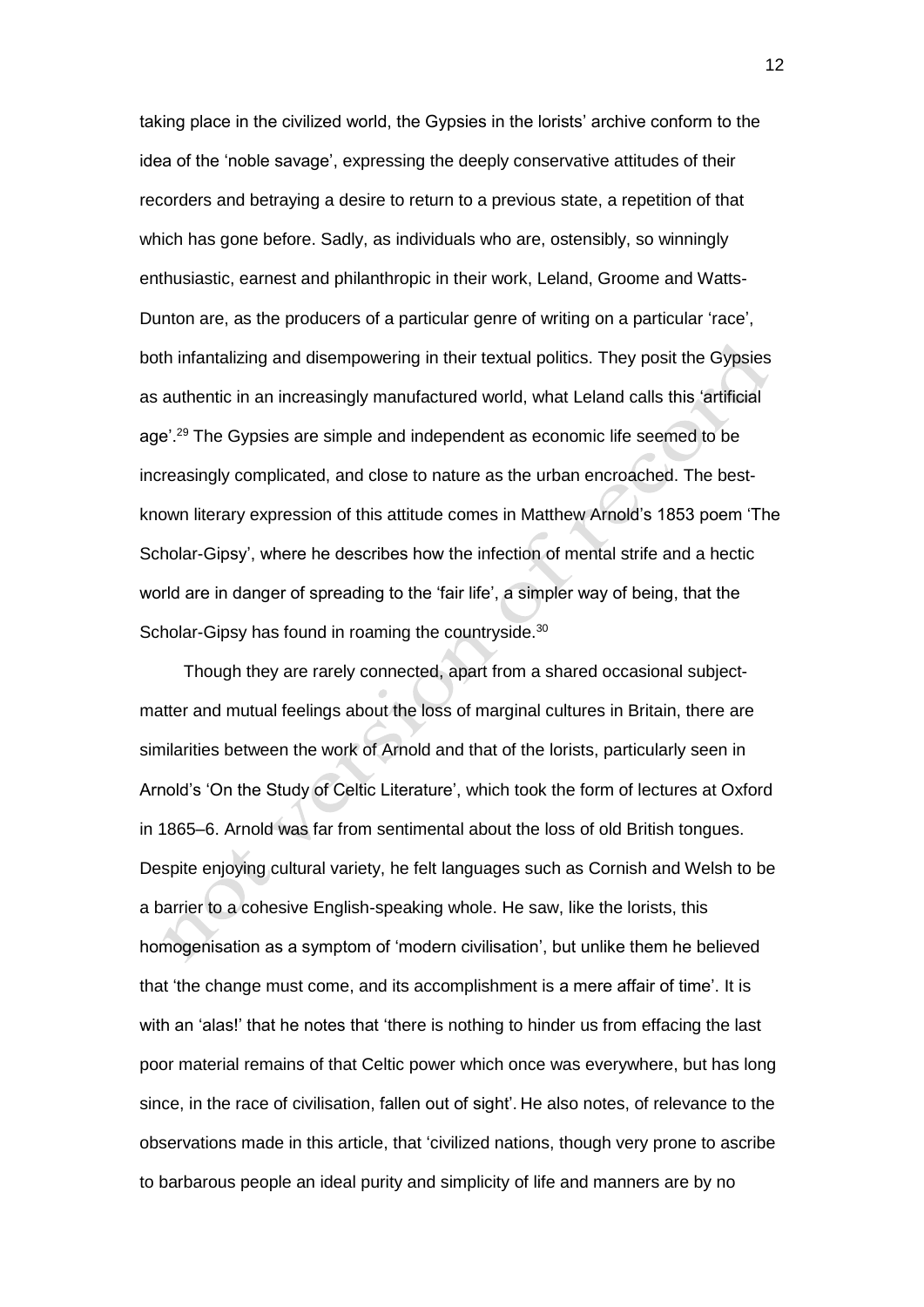means naturally inclined to ascribe to them high attainment in intellectual and spiritual things'. Brantlinger identifies extinction discourse as a form of sentimental racism, but he and Arnold show that it is not only that; it may be used to frame apparently endangered groups in both elegaic and painfully pragmatic terms. Arnold's thoughts demonstrate, again, that it was not just natives of overseas imperial colonies who were framed by extinction discourse, but also marginalised groups at home. While Arnold's request for a Chair in Celtic Literature and his insistence that 'the spread of the English language in Wales [was] quite compatible with preserving and honouring the Welsh language and literature' may seem a guarantee to maintain the culture rather than predict its annihilation, we should remember that his interest was not in a living language but one preserved in aspic. $31$ His call is for an archive and its interpreter, not for vibrancy and continuity. The discipline, as with Gypsy lorism, deliberately stands in the place of a thriving culture, whether it ostensibly mourns that culture or not. The lorists, meanwhile, saw the loss of a separate language among Gypsies not just as symptom of inevitable decline, but as one of the contributing causes.

Leland's fears about the speed of the race's extinction lead him to give the lorists similar advice to that likely offered by Arnold: they should '*collect* as much as [they] can, while it is still yet extant, of all the strange lore of the olden time, instead of wasting time in forming idle theories about it'.<sup>32</sup> The danger in this urgent approach is that Leland assumes his examples of 'strange lore' are self-selecting, rather than the result of his own prejudices, well-meaning as they are. Nowhere in this article do I wish to suggest that the lorists had anything but benign intent. Leland was, as Gagnier points out, profoundly interested in the common good, exemplified in his central role in the Home Arts and Industries Association in the 1880s, an organisation committed to social responsibility.<sup>33</sup> Of more interest here, however, is the *effect* of the lorists' archivization. To assume that the Gypsy archive is neutrally produced and involves no determination of boundaries (what is in and what is out, what is worth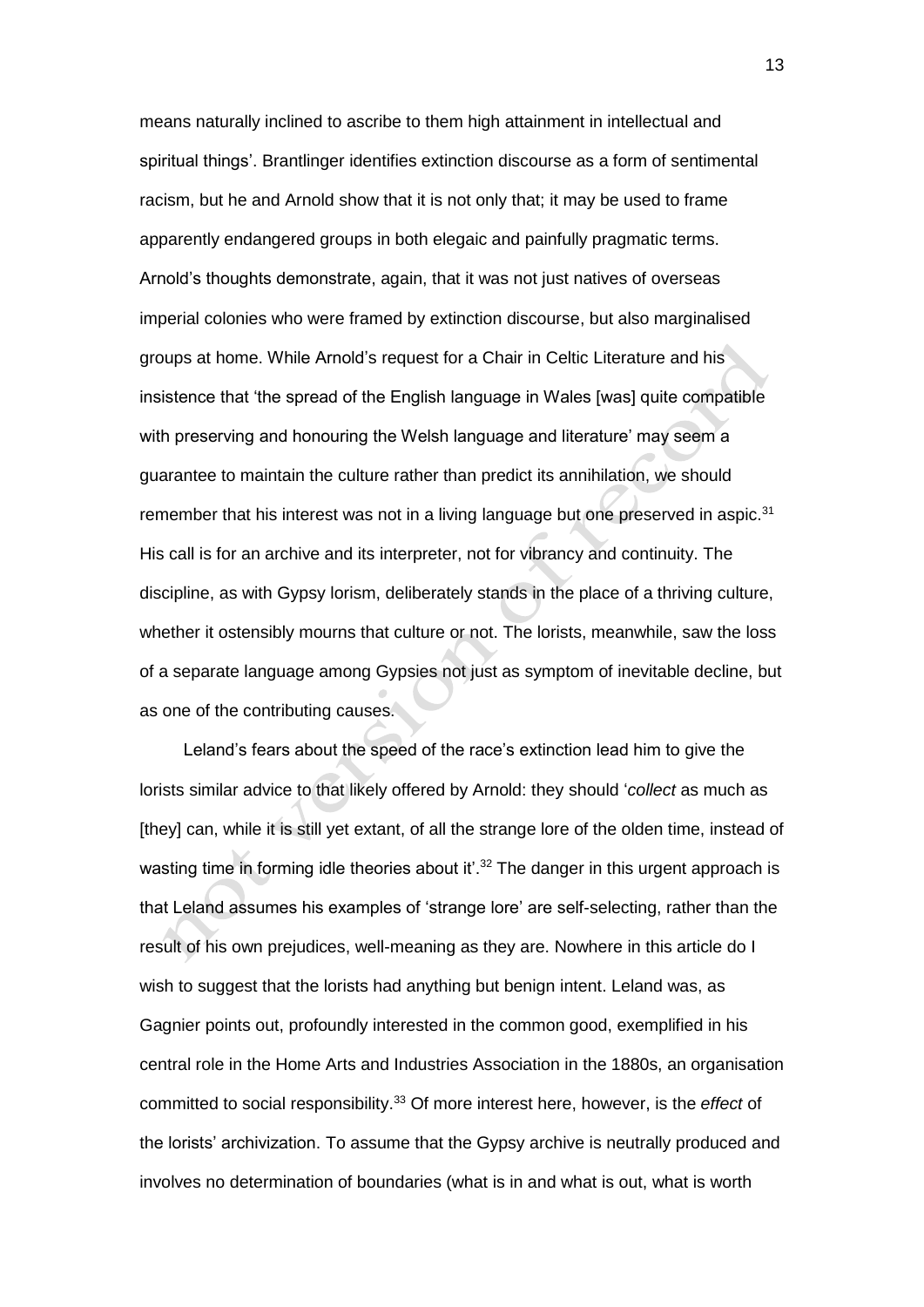remembering and what is best forgotten) is to neglect the politics of archivization and the fact that texts 'are only kept and classified under the title of the archive by virtue of a privileged *topology*': we are helped to remember certain things because they have been kept by the powerful, the learned, those with a place to keep things.<sup>34</sup> Individuals with agendas, with failings, with blind spots and passions, have chosen a slice of what will become the recorded past.

In *The Gypsies* Leland identifies the group as 'the human types of this vanishing, direct love of nature, of this mute sense of rural romance', a muteness that seems to encourage the *gorgio* scholar to fill this representational void by conserving this particular human type and the romantic ruralism it represents, and thus a muteness for which we only have Leland's word. As Derrida points out, however, silence is not the same as absence: the analyst is silent to allow the analysand to reveal him or herself; powerful ghosts are silent but also, unavoidably, *there*. 35 Rereadings of the lorists' work in this light (and there are many more to be performed) begins to make a space for the retrieval of Gypsy voices even as such writing seems to consign them to an improper history that is not their own. Expressing the connection between Gypsies and nature, underlining their cultural innocence, Leland assures the reader that Gypsies 'are human, but in their lives they are between man as he lives in houses and the bee and bird and fox', as if their humanity were somehow in question.<sup>36</sup> Images that zoomorphise and silence the Gypsy highlight the political effects of the intention to describe the Gypsies' apparently last days. As Leland *et al* mourned the premature departure of the Gypsy from their world, they painted a picture that the twenty-first-century newspaper reader might recognise when reading of the tragic death of a child: forever young, perennially innocent, embodying the lost hopes of the adults that survive. Brantlinger asserts that 'the metaphor of the savage as futureless child is related to discourse about economic development, based on the assumption that societies, like individuals, grow up or mature'.<sup>37</sup> The Gypsies, of course, are not included in the maturation of the British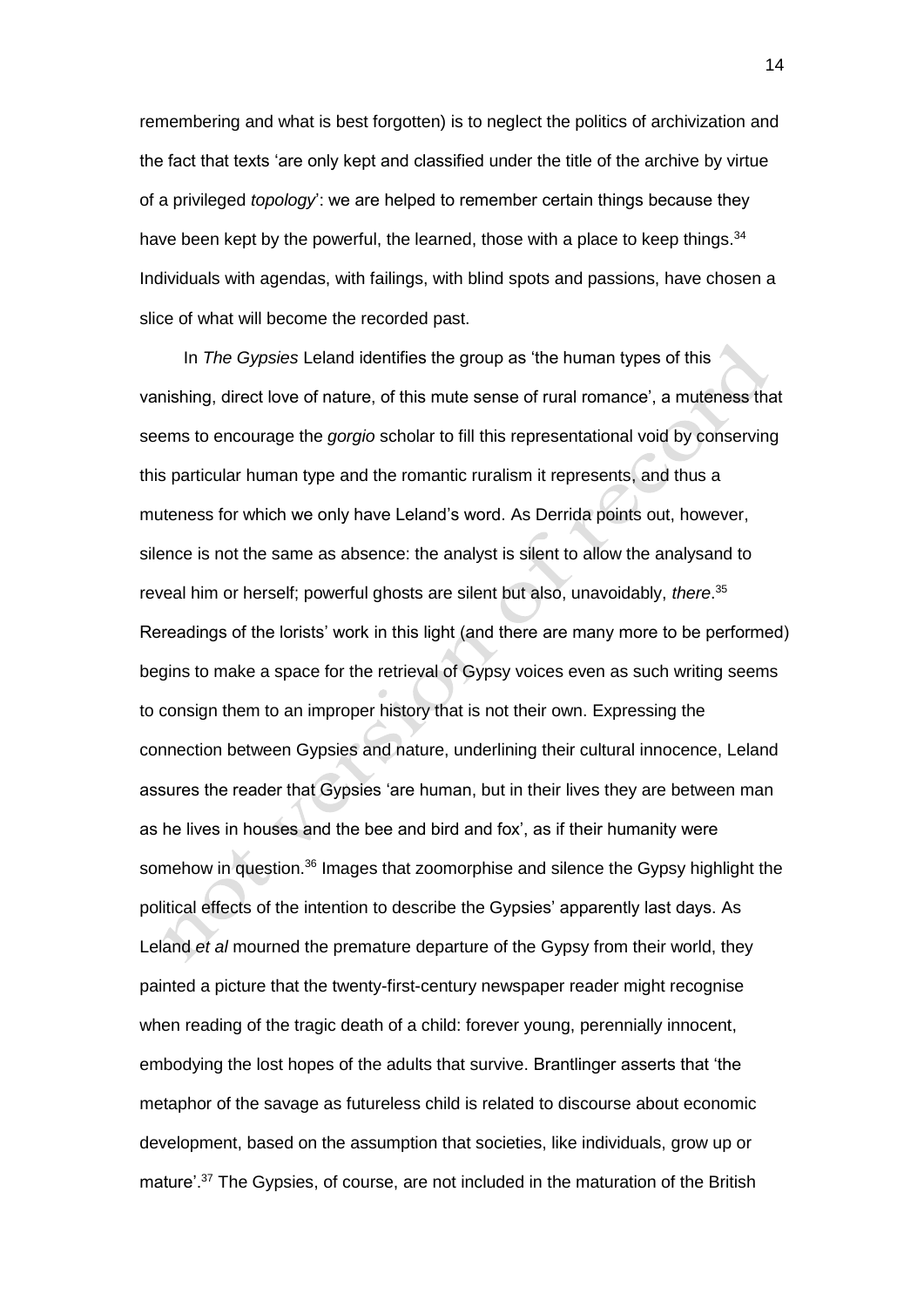economy that industrialisation symbolized within the dominant economic discourses of the period, other than as its victims. As a rural anachronism, the Gypsies are rendered as at once animalised and childish objects. By writing the Gypsies, the lorists write them off.

In a passage of *The Gypsies* so striking in its rhetoric that Nord also discusses it in her book, Leland explains that:

The child and the gypsy have no words in which to express their sense of nature and its charm, but they have this sense, and there are very, very few who, acquiring culture, retain it. And it is gradually disappearing from the world, just as the old delicately sensuous, naïve, picturesque type of woman's beauty — the perfection of natural beauty — is rapidly vanishing in every country, and being replaced by the mingled real and unreal attractiveness of 'cleverness', intellect and fashion.<sup>38</sup>

The child, the Gypsy and the woman are subordinated subjects in this technological consumer society which favours the white, adult male and is personified, despite their protestations, by Leland and his colleagues. The cultural silence of the Gypsy seems to invite the lorists's intervention but their writing displaces the Gypsies' autoarchival power.

The Gypsies' apparently imminent disappearance from the world (a perpetual imminence held in place by the very act of writing about it) brings Leland to align Gypsies with nature and thus oppose them to culture and intellect. For Leland, the very fact that a race can be wiped out or watered down by a dominant culture marks it as delicate, natural and formerly pure. That all these features are unavoidably threatened by the strength and development of the white industrialised world also serves to emphasise that world's progressive power, just as Arnold asserted. As Nord notes, 'intent on preserving and maintaining the imagined purity of Gypsy culture, the scholar and lorist insist on the contaminating powers of English life, of modern life'.<sup>39</sup> For the lorists, the extinction of the Gypsies represents a tragic sideeffect of the narrative of progress in Victorian Britain. However, the language they use to describe this tragedy constructs it as the inevitable conclusion to the story of the uncultured, naïve Gypsy race.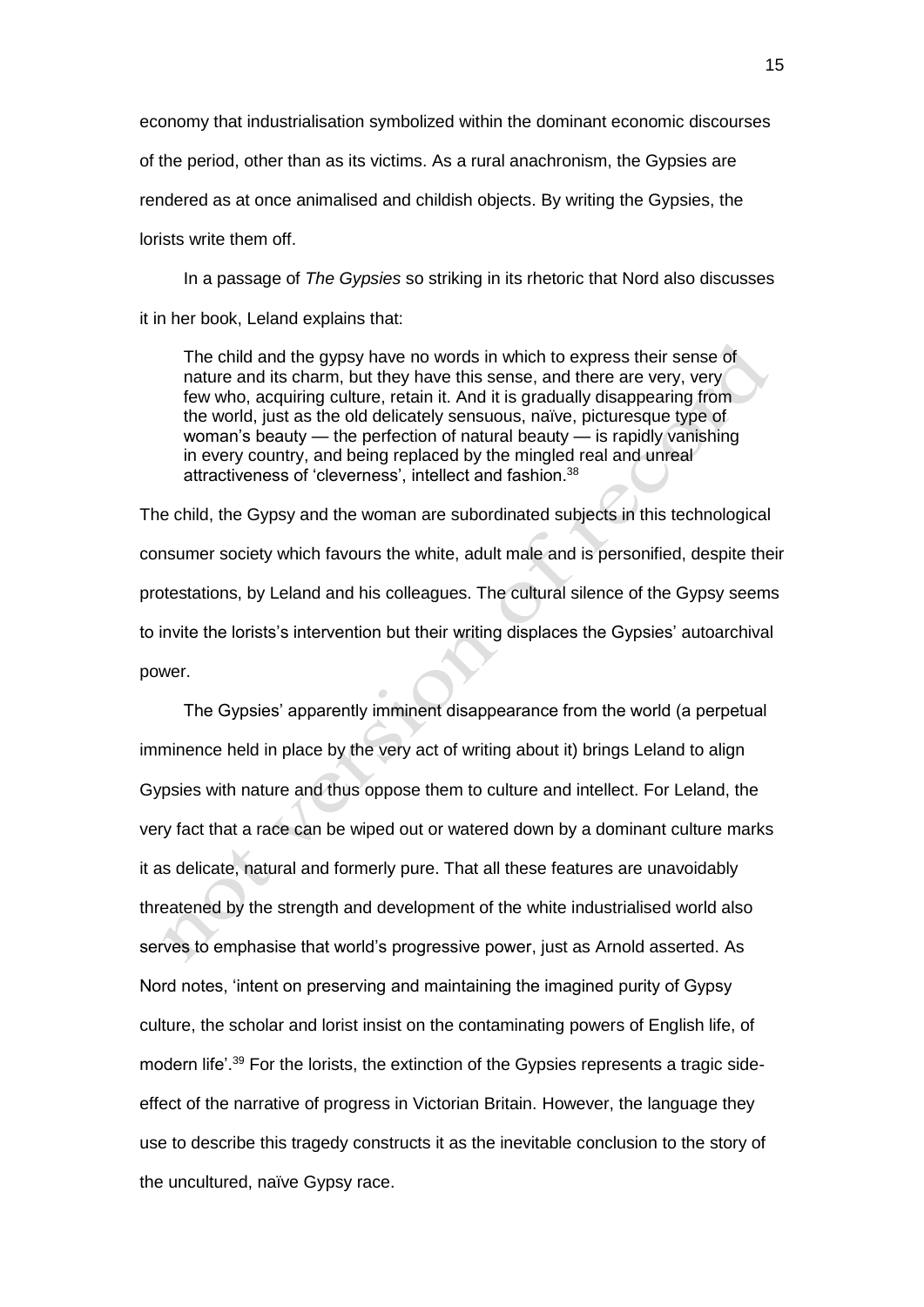In a dedication to his collection of poems, *The Coming of Love* (first edition 1898), Watts-Dunton describes the book as his 'chief favourite' because 'it paints the life of the better class of gypsies (the "Griengroes", now so near extinction in this country) with more verisimilitude' than any of his other work. 'Its subject', he says, 'seems to give it some chance of surviving'. $40$  The meaning of the dedication is ambiguous: is it the Griengroes or the book that survives? I cannot help but read, perversely, Watts-Dunton as suggesting that the extinction of this particular group of Gypsies allows his writing to survive because it will soon be the only trace of the Griengroes, thus guaranteeing him an audience by becoming a mythology. Its continued interest to readers is contingent on its subject's disappearance; writing displaces and replaces the Gypsy. The dedication also reflects the lorists' obsession with racial purity, the contamination of which is seen as part of the Gypsies' decline and one of the failings of modern society, expressed more generally in the period as 'degeneration'. In Watts-Dunton's novel, *Aylwin* (1898), Henry Aylwin's friendship with 'the better class of Welsh Gypsies' is supposed to surprise 'those who associate all Gypsy life with the squalor which in England, and especially near London, marks the life of the mongrel wanderers who are so often called Gypsies'.<sup>41</sup> The 'mongrel wanderers' give the racially pure Welsh Gypsies a bad name. Similar rhetoric is frequently deployed in twenty-first-century Britain (and not just among non-Gypsy admirers of an 'exotic' culture), with anti-Gypsy/Roma sentiment blamed on perceptions of Irish Travellers and new travellers. For Derrida, the hunt for uniqueness and authenticity is a compulsive, nostalgic desire: archive fever. The 'original' is always, he posits, divided. The lorists lament the loss of the authentic originality of the Gypsies, but the idea that they, as writers, could ever fully represent this authenticity, whether to preserve it for history or for more artistic reasons, is a feverish dream.

### **Keeping Stumm: Death and the Archive**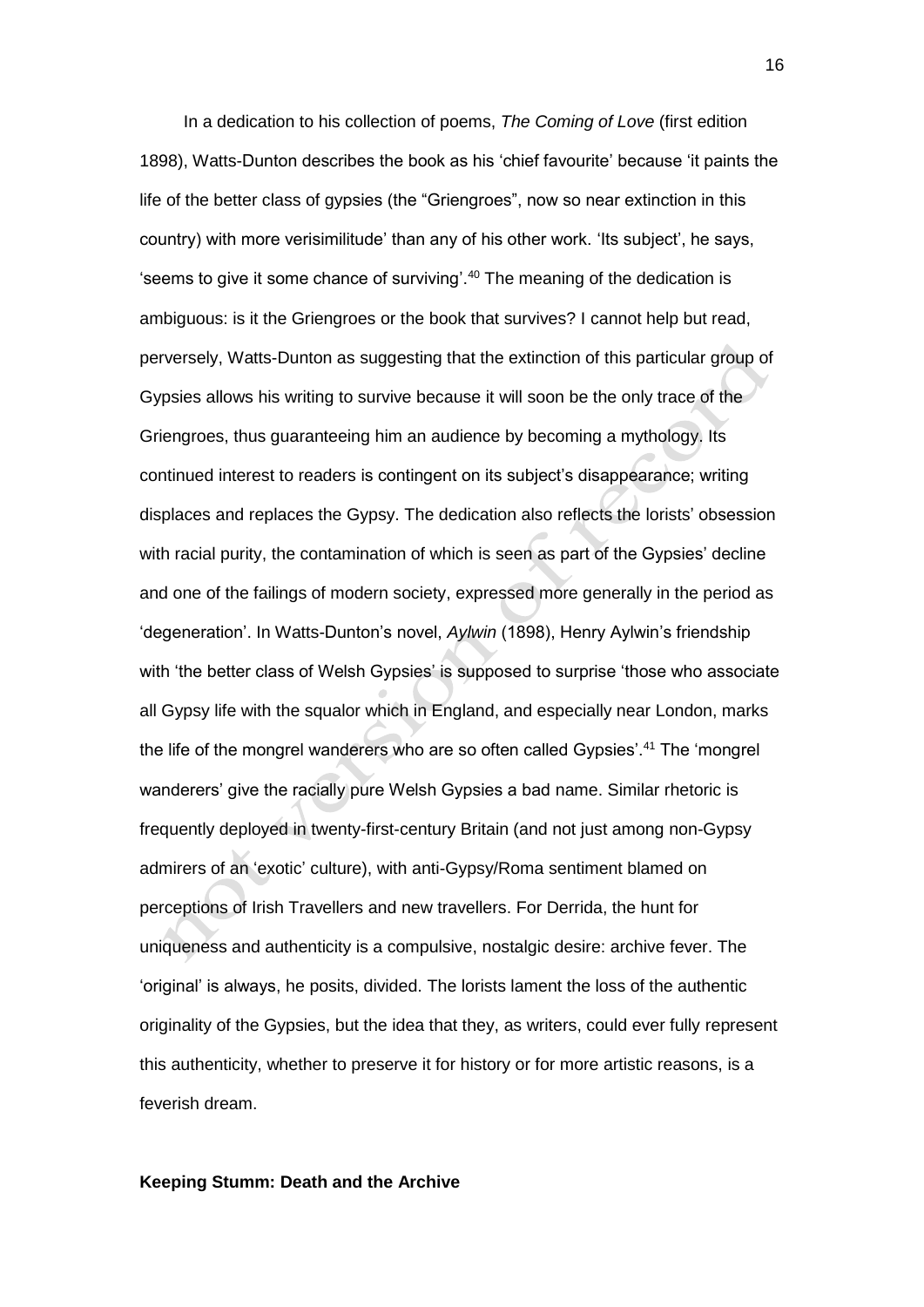The lorists attempted to arrest the demise of the true Gypsy by capturing that culture's last authentic moment in writing. This archive for the future is hopelessly (perhaps gloriously) inadequate not because of a failure of effort on the part of these Romany Ryes, but because the archive is always a *repetition* and thus 'indissociable from the death drive': 'the archive always works, and *a priori*, against itself.<sup>42</sup> In other words, the structure of the archive, as elaborated by Derrida, is not only the condition for the possibility of the lorists' project but also the very thing that threatens it. The paradox of archivization is made legible for these late-century Ryes in an incident where Leland comes up against a similar linguistic problem to George Borrow and betrays a Gypsy secret. In *The Romany Rye*, Lavengro learns a word whose meaning must, for the sake of its survival, be repressed. The word 'patteran' (or, more commonly, patrin) is understood by both Lavengro and the other Gypsies to mean a trail left by travellers to show friends (and only friends) who follow them which route they took: 'The word for leaf was patteran, which our people use now for trail. […] The gypsies of old were in the habit of making the marks with the leaves and branches of trees'.<sup>43</sup> Mrs Herne distrusts Lavengro's interaction with her people to the extent that she tries to poison him: his textual explication could destroy a form of Gypsy communication by disclosing the secret. Lavengro's archival impulse is problematic because he wants to record the word but doing so erases its significance; for Lavengro archivization could, quite literally, mean death. A similar contradiction at the heart of memorial writing is performed in Groome's angry response to Leland's book on the Romani language. Groome writes, in a letter to Leland that is republished in the latter's biography:

I am disappointed, for your book contains some deep, very deep Romani. Well, the result, I take it, will be the hastening of that rapid vanishing of the language of which you speak in your preface, and with the language of the people as a people. $44$ 

As Leland tries to immortalise the people he studies and the language that they speak, he betrays that which many scholars considered to have helped the Gypsies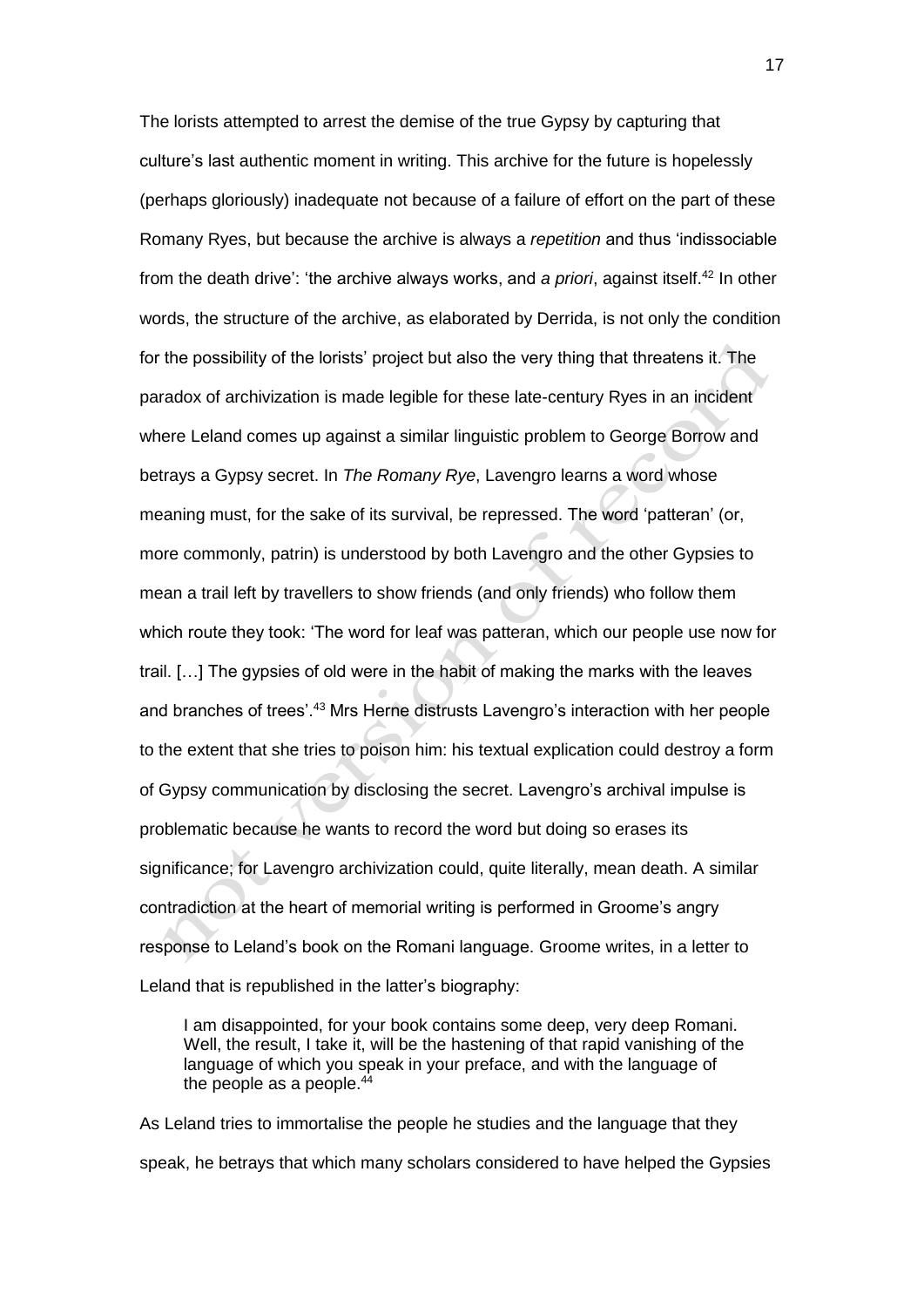retain their separateness and thus any degree of cultural and racial purity. Reproduction (in the form of the printed book) as part of the drive to conserve is, as Derrida describes, indissociable from destruction. This theme returns in Francis Hindes Groome's novel *Kriegspiel: The War Game* (1896, discussed further below); the sway held over the Gypsies by the murderous Dr. Watson to act as stooges (his 'unintelligent agents') in his machinations emanates from his deep knowledge of their language and the power of suggestion made possible by familiarity with their beliefs; 'the reason they are willing to serve my ends, is ridiculously simple: I know their language, I can *rokka Romanes*'. He has learnt Romani from a rare text, of which the Gypsies themselves seem to have no knowledge and therefore credit him with omniscience.<sup>45</sup>

It is ironic that such a character features in the lorists' oeuvre, enacting the destructiveness of a textually-captured culture. Watson's motives in learning about Gypsies are entirely malign (part of a bizarre plot to reinstall the House of Stuart to the British throne), but neatly demonstrate the more general problematic of non-Gypsies gaining textual mastery over a language and culture, the extinguishing effects of archive fever. The lorists clearly had other intentions, but their writing nonetheless has potentially ruinous results.

Watts-Dunton, for his part, paints a nostalgic and romanticised picture of the Gypsies as sensitive and emotional, close to nature, innocent, childish and unspoilt. In *Aylwin*, a novel Catherine Maxwell describes as 'a strange amalgam of gypsy lore, the occult, mesmerism and Romanticism',<sup>46</sup> Henry Aylwin's mother associates 'the word "Gypsy" with everything that is wild, passionate, and lawless'. While the sympathetic characters and the narrative voice are distanced from this attitude, the imagery nonetheless helps constitute the figure of the Gypsy available in the text. Rhona Boswell, one of the Gypsy characters of the novel, is described as having a 'laugh [that] seemed to ring through the woods like silver bells'. Henry Aylwin, the narrator of the novel, adds that 'the laughter of most Gypsy girls is full of music and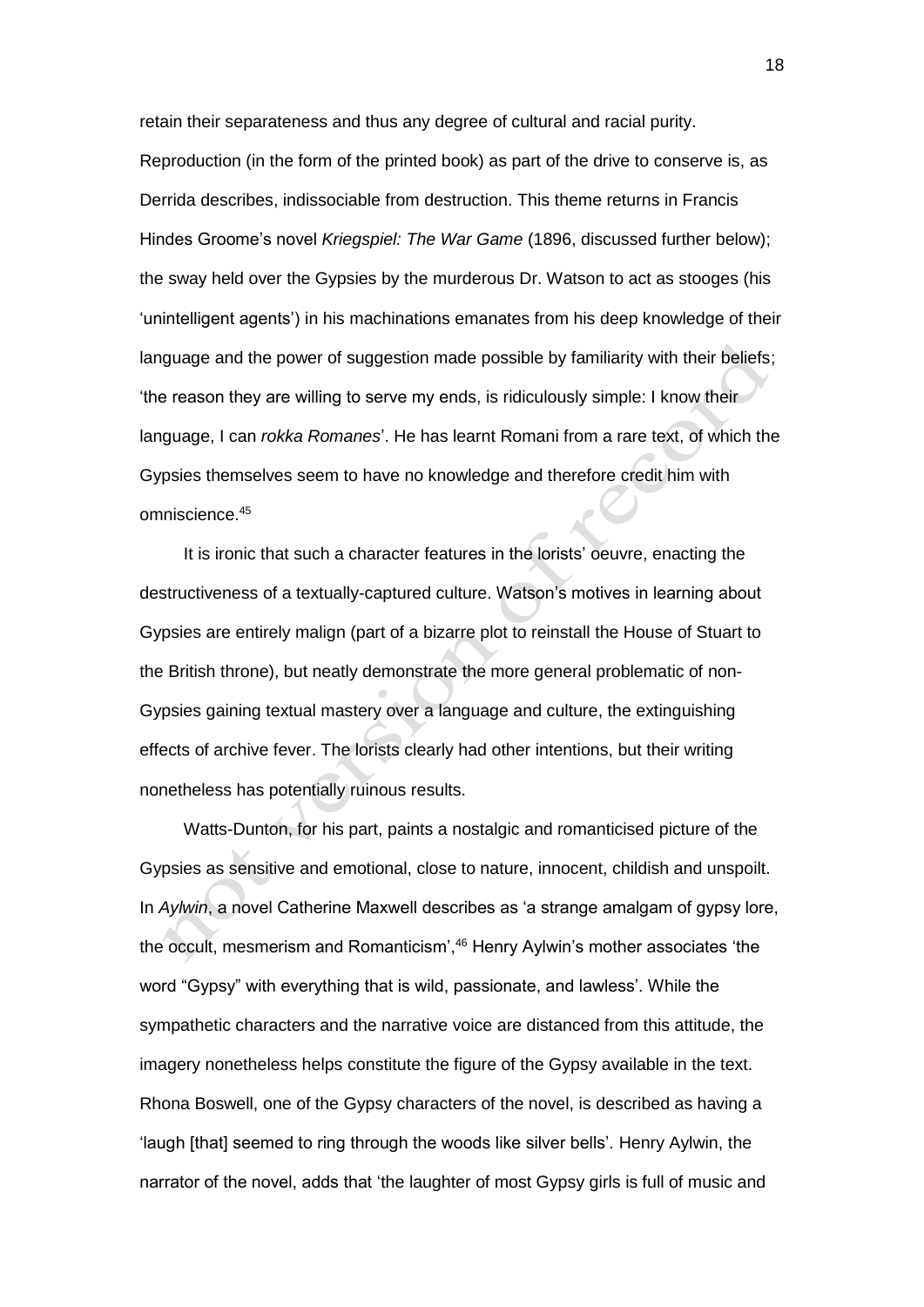of charm'. The Boswell's camp is found at 'Gypsy Dell, a romantic place in Rington Manor'. The romance surrounding Rhona comes partly, as in Leland's writing, from her childishness. She is playful, dancing round 'more like a child of six than a young woman with a Romany Rye for her lover'. This construction leaves open little space for the Gypsy woman to be anything other than a juvenile or the sexual partner of a man who objectifies her race. As a group, the Boswells and the Lovells are associated with the idyllic Welsh childhood of Winifred (the central non-Gypsy heroine), a happy time of innocence before her descent into madness after seeing her grave-robbing father's corpse. The innocence of the Gypsies, though more moderated in Watts-Dunton's novel than in Leland's work, is nonetheless emphasised and, again, aligned with nature.

At a particularly picturesque point of a journey, Aylwin comments, 'the loveliness indeed was so bewitching that one or two of the Gypsies — a race who are, as I had already noticed, among the few uncultivated people that show a susceptibility to the beauties of nature — gave a long sigh of pleasure'. In contrast with Leland's assertions, the link made here between nature and the Gypsies is *in spite* of their categorisation as an 'uncultivated people', not because of their apparently innocent simplicity. The suggestion is that most races understood as a *part* of nature do not have the capacity to admire it at the critical distance achieved by those who are more civilized.

The physical, particularly inherited, characteristics of Gypsies are, unsurprisingly, emphasised from the beginning of *Aylwin* and throughout. Henry Aylwin, despite coming from an aristocratic family, had a Gypsy ancestress, and his skin is:

as much like a young Gypsy's colour as was compatible with respectable descent, and yet not a Gypsy's colour. A deep undertone of "Romany brown" seemed breaking through that peculiar kind of ruddy golden glow which no sunshine can give till it has itself been deepened and coloured and enriched by the responsive kisses of the sea.

Moreover, there was a certain something in his eyes that was not Gypsy-like — a something which is not uncommonly seen in the eyes of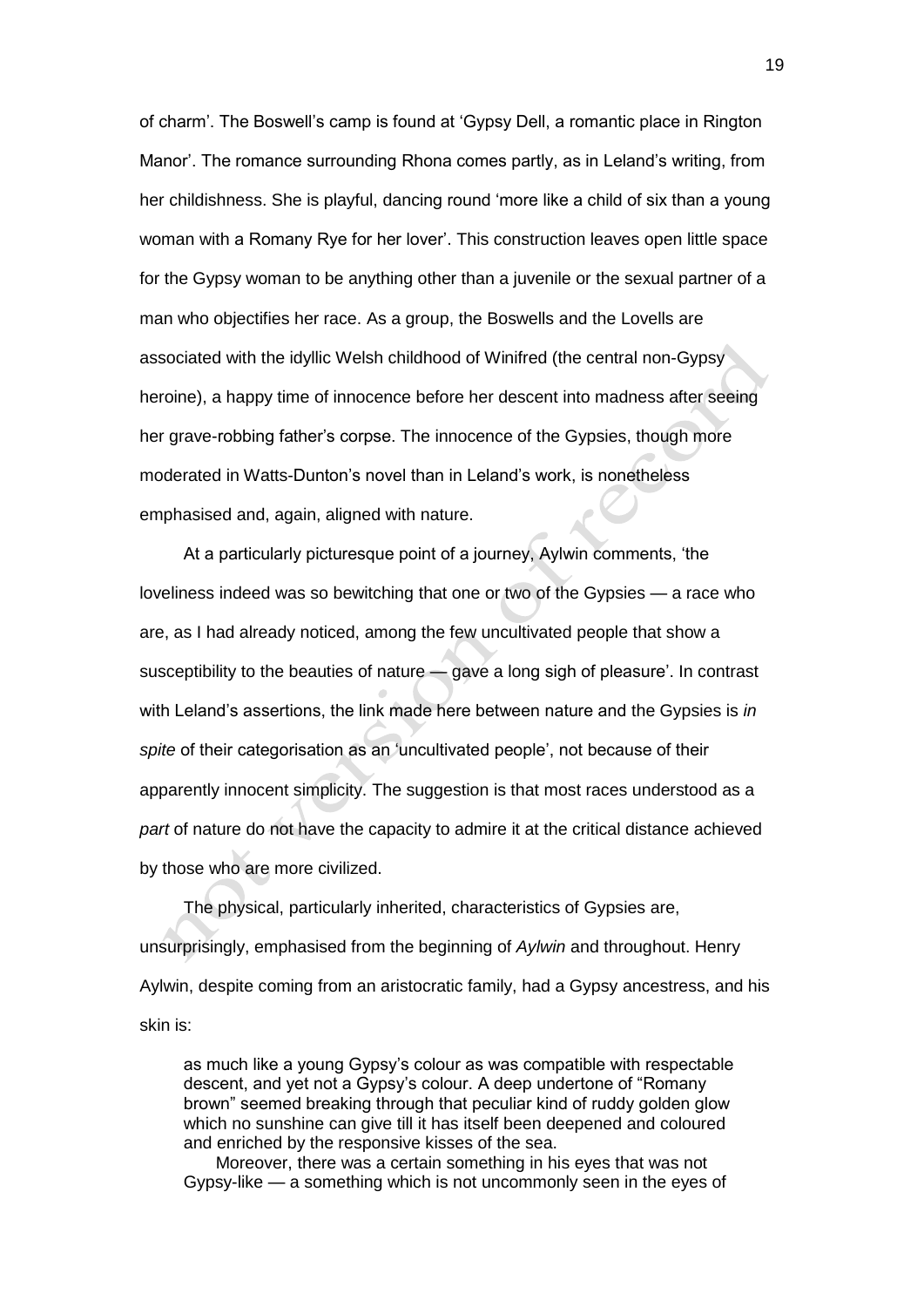boys born along that coast, whether those eyes be black or blue or grey; a something which cannot be described, but which seems like a reflex of the daring gaze of that great land-conquering and daring sea.

This description teases, somewhat. Has Henry inherited anything of his forebear's complexion, or is this entirely the product of an outdoor life? His Gypsiness breaks through the 'respectable' surface; or does it? The reader has already been told that these physiological details are imparted by the narrator (an older Henry) 'on account of certain questions connected with race that will be raised in this narrative'.<sup>47</sup> Should the reader expect a 'Gypsy' temperament in the boy, then? What purpose can the narrative serve by saying that there is something 'not Gypsy-like' in his eyes, a selfdeclared non-description? Nineteenth-century descriptions in all manner of texts, from encyclopaedia definitions to children's fiction, detail the gleam and glitter of the Gypsy's eyes to an obsessive degree. Even Leland, painting a 'pretty picture' of the people, heightens the Gypsies' mystique by alluding to 'their glittering Indian eyes', demonstrating his position between scholarship and mystification as Nord describes. <sup>48</sup> Watts-Dunton could not have avoided noting this formulaic device in the writing by which he was surrounded. Whether he emulates or parodies here is open to question. The only thing about this passage of which we can be certain is that, even as racial characteristics are introduced to open the novel, they are shown to be untrustworthy indicators of a person's appearance and behaviour. Watts-Dunton, deliberately or otherwise, records the instability of any naturalized category of the 'Gypsy'.

The romantic images of the novel are haunted by the fact that a simple, natureloving, pure-bred people is camped on the verge of extinction. Not only must these characters represent the threat to their own lifestyle, but they come to be associated with a general sense of the loss of folk traditions. The novel's Sinfi Lovell displays some skill at playing 'a peculiar obsolete Welsh instrument called a crwth', a detail that symbolises this association. That practically the last person alive who can play the crwth, synecdochically representing Welsh folk culture, should also belong to a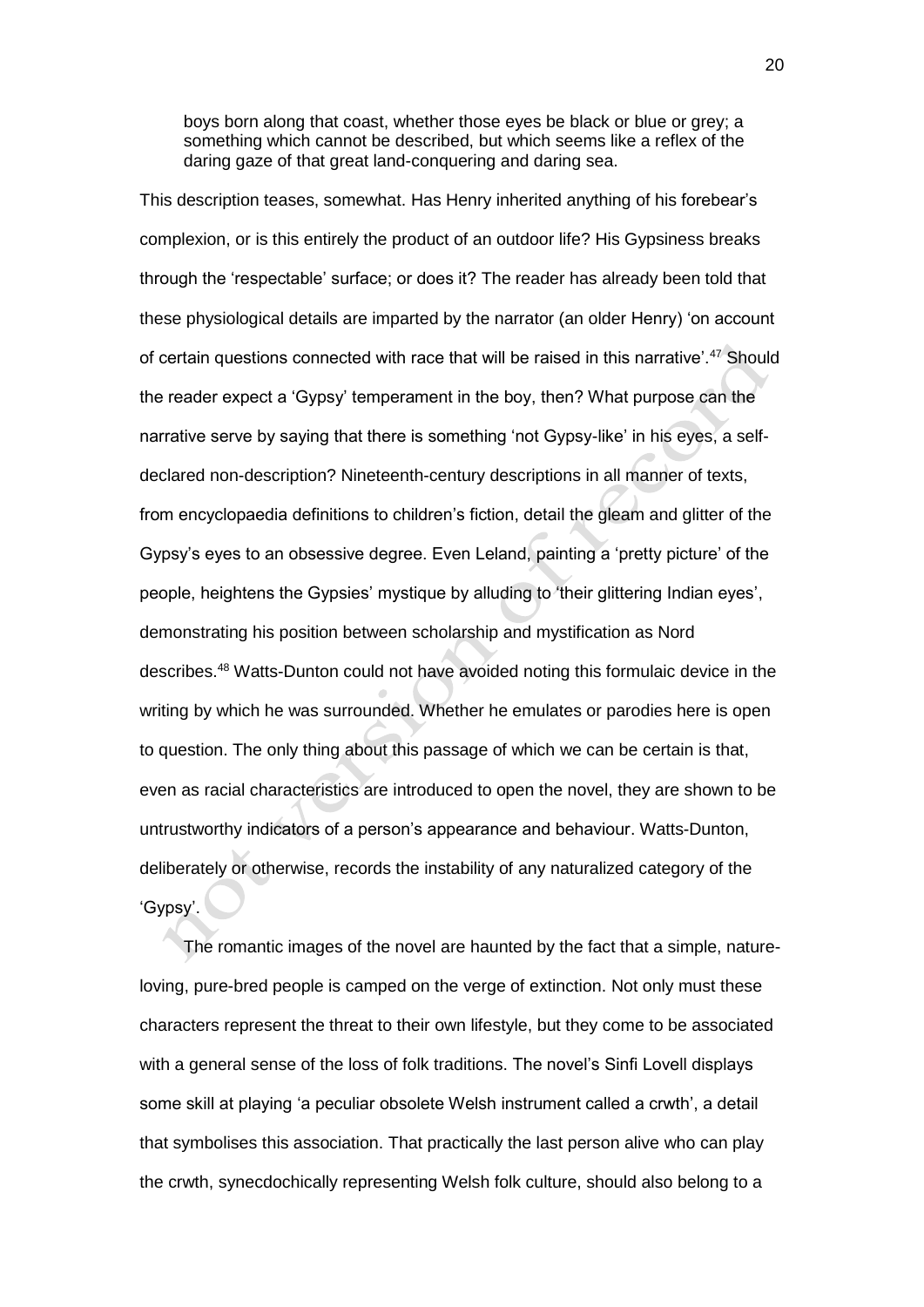threatened race multiplies the tragedy of modernity (and the Gypsies' paralysis in the face of this force for change). Even Sinfi's physical appearance suggests a time now past, as her hair is 'plaited in the *old-fashioned* Gypsy way'.

Sinfi is, undoubtedly, set up as a figure in opposition to the white, educated male, but Henry Aylwin's perspective on her unlearned subjectivity does not mark her as inferior:

In knowledge of nature as a sublime consciousness, in knowledge of the human heart, Sinfi was far more learned than I. And believing as I did that education will in the twentieth century consist of unlearning, of unlading the mind of the trash previously called knowledge, I could not help feeling that Sinfi was far more advanced, far more in harmony than I could hope to be with the new morning of Life of which we are just beginning to see the streaks of dawn.<sup>49</sup>

Sinfi's difference to Aylwin is related to what he sees as an imminent social change, but unlike Leland's view, it is not to be a 'quiet, solemn sunset' where the Gypsies are concerned, but a new dawn, a world where harmony with nature and intuition are worth more than facts and knowledge as it is traditionally understood. Does this mean, then, that Watts-Dunton's description of the Gypsies circumnavigates the mourning so evident in Leland's work? Does the future hold out a hope that negates the tragic extinction of the Gypsy? The answer is no; throughout the novel, the Gypsies are hopelessly infantalized and imperilled by the civilized world that overtakes them. In addition, the character of Henry Aylwin struggles between the draw of superstition in which his Gypsy friends believe, and the rigour of science and logic. The narrative's conclusion finds that his romantic vision of the coming twentieth century is, in fact, a false dawn. Racial pedigree, class, and education as an apparatus by which class values are perpetuated still matter. Henry must marry his childhood sweetheart, the village girl, Winifred (cured from a trauma-induced illness by the miracles of modern medicine) and Sinfi, a potential lover, must, metaphorically, sacrifice herself at the alter of this more appropriate match. Aylwin's apparently Gypsy-led sublime utopia proves to be a daydream from which he is all too happy to wake and return to a life where the g*orgio* might 'know' the Gypsy in a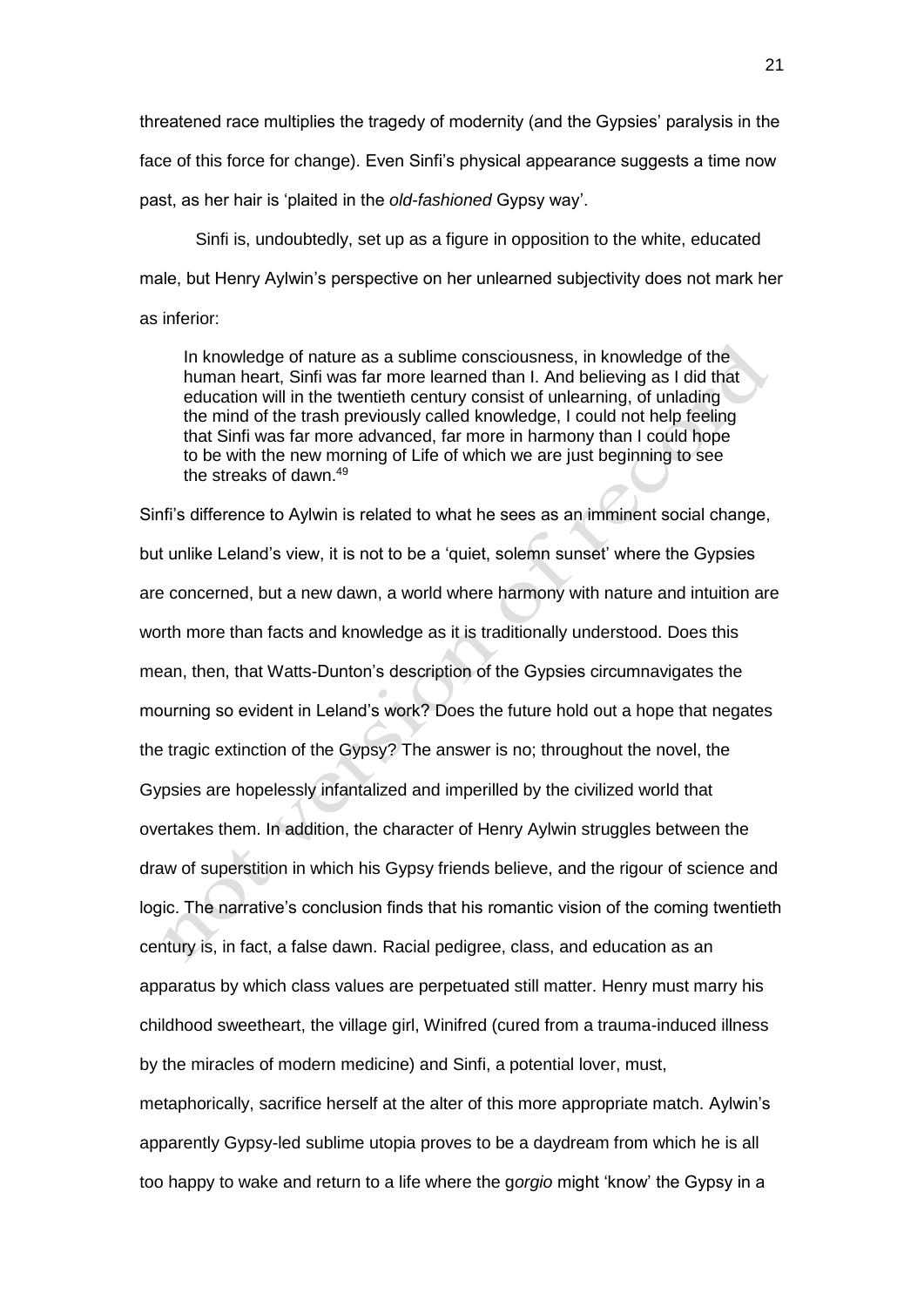way that, far from making Sinfi seem advanced, leaves her far behind. Sinfi is given a voice in *Aylwin*, but what her speech *means* is controlled by the narrator, Henry. He speaks poetically for her about her own future, her dialect being deficient to describe it even when the outlook about which he pronounces seems to promote her style of speech.

In the oeuvre of the Romany Ryes, however, there is not just a silencing of the Gypsies; there are also curious moments of silence *about* Gypsies. In Groome's *Kriegspiel*, Charles Glemham struggles to enunciate the truth about his dead wife, Ercilla. 'She was a — foreigner', he explains, 'she wasn't, wasn't — not like an English girl, you know'. Similarly, in G.J. Whyte-Melville's 1879 novel, *Black But Comely*, dark, Gypsy-born Jane Lee puts a rumour about that 'she was a Hungarian, an Italian, a Moorish Spaniard'.<sup>50</sup> It is not her otherness that needs to be suppressed, but the specific horror of her existence as a Gypsy in polite society. As the Romany Ryes encounter the textual impossibility of conserving without destruction, so here the compulsion to name and know the Gypsy fails in its delivery.

In attempting to conserve their conception of the Gypsy, caught in the grip of archive fever, the Romany Ryes speak for him or her. They assume control of their subject, relegating the Gypsy to the role of silent, innocent child who has no power over the forces that threaten him or her with extinction. As the Ryes search for a lost time into which they might escape from the pressures of modern life, they construct a Gypsy who seems to be an anachronistic remainder, but one that surely cannot last for long. This fast-disappearing Gypsy is racially pure, unintellectual and simple; these traits are the reason for their demise and the excuse for their exoticization. The Ryes wish to restore a prior state, a return to the blissful ignorance of a preindustrialised world and the retrieval of its umblemished emblems. However, this impulse is part, as Freud explains, of the death drive. The coexistence of conservation and death in the Romany Ryes' work is no ironic coincidence: the one is implicated in the other. The fact that these writers propose that the only future for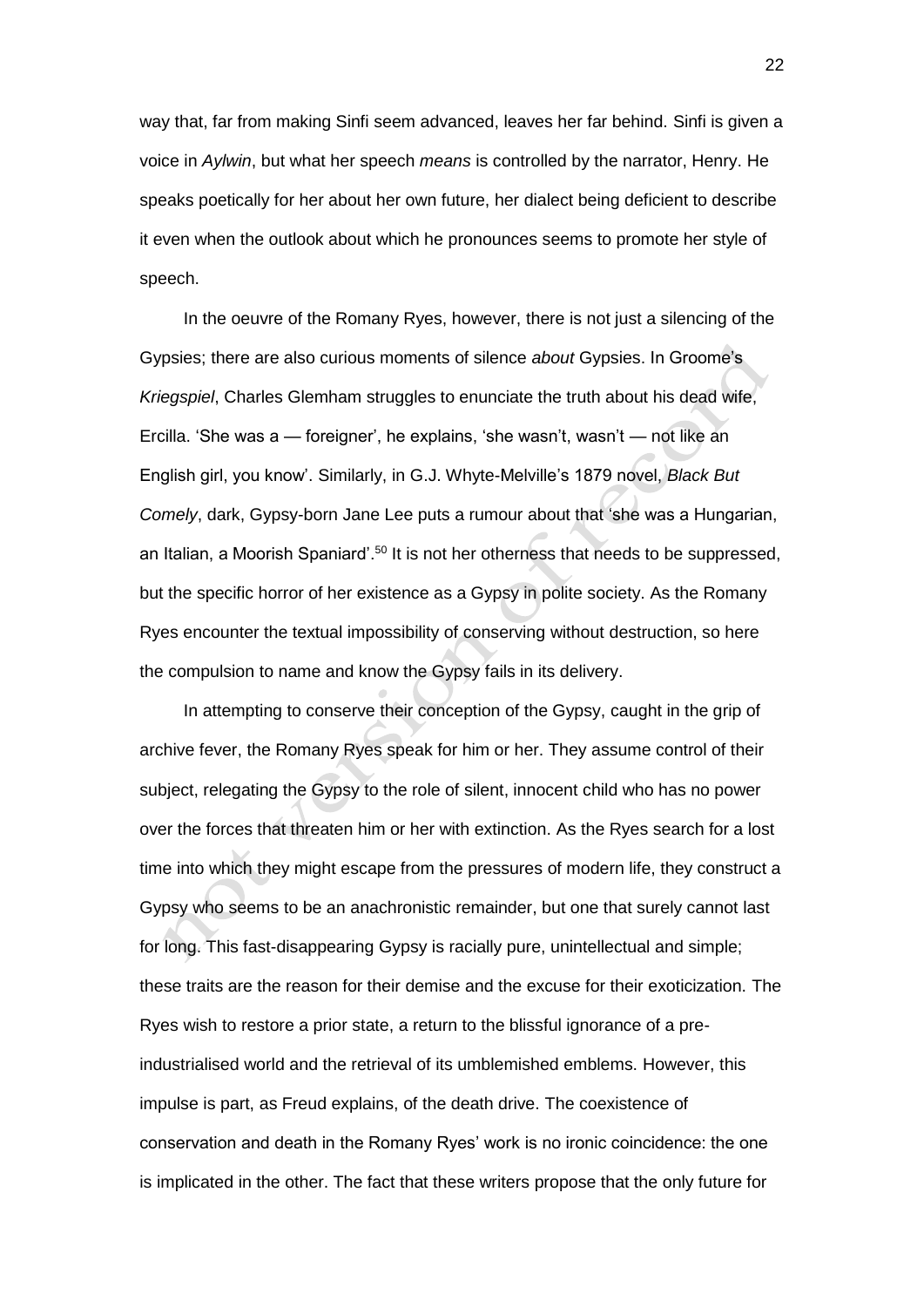the true, pure Gypsy lies in the publication of the Ryes' books, in their reimpression, is what sets the Gypsy up as a victim under threat from modernity. The archive of proleptic elegies anticipates and enacts destruction because the very need for an archive presupposes that the Gypsy as he or she currently exists might be forgotten.

In his autobiographical travelogue, *In Gipsy Tents*, Groome attempts to distance his recollections of Gypsy life from the romantic embellishments of his contemporaries, by claiming that 'his' Gypsies are genuine:

[His] Gipsy women are not the Gipsy women of the theatre; they do not wear short red petticoats, worked at the bottom with black cabalistic signs, still less silk stockings or antique sandals on their feet, or turbans on their heads.

Groome's Gypsies, by contrast (or so he claims), are indicated by the 'sight of the thin blue smoke, curling mysteriously among the green boughs'. Their eyes, typically, have 'a veiled fire peculiar to the race, a sort of filmy languor that blazes up with passion but which, even while unexcited, exerts still a strange, serpent-like power of latent fascination'.<sup>51</sup> Like references to the eyes, descriptions of campfires are ubiquitous in writing about British Gypsies in this period. For the authors, it stands for the camp as a whole, evoking a curious outside-domestic in the wake of social changes where the meanings of hearth and home were altering. The lorists seem to have found a certain orientation with a people moving from place to place, in the midst of what Nicholas Saul calls, in his dissection of contemporary representations of Gypsies in Germany 'unstoppably disorientating progress'. This image of the fire does more than point to a peripatetic homeliness, however; it refers to the possibility of extinguishing it. Saul also quotes and comments on the words of Carl von Heister from 1842: the Gypsies 'are now poetic because they represent the last picturesque relics of another age in today's prosaic epoch of steam and iron'.  $52$  As a way of life defined by a campfire is apparently overtaken by one powered by a furnace, the flame at the centre of the Gypsy camp is snuffed out.<sup>53</sup> Anticipating Leland, Heister wrote: '*Man muß sich beeilen, solcher Bilder als Gegenwärtiges fest zu halten, da sie*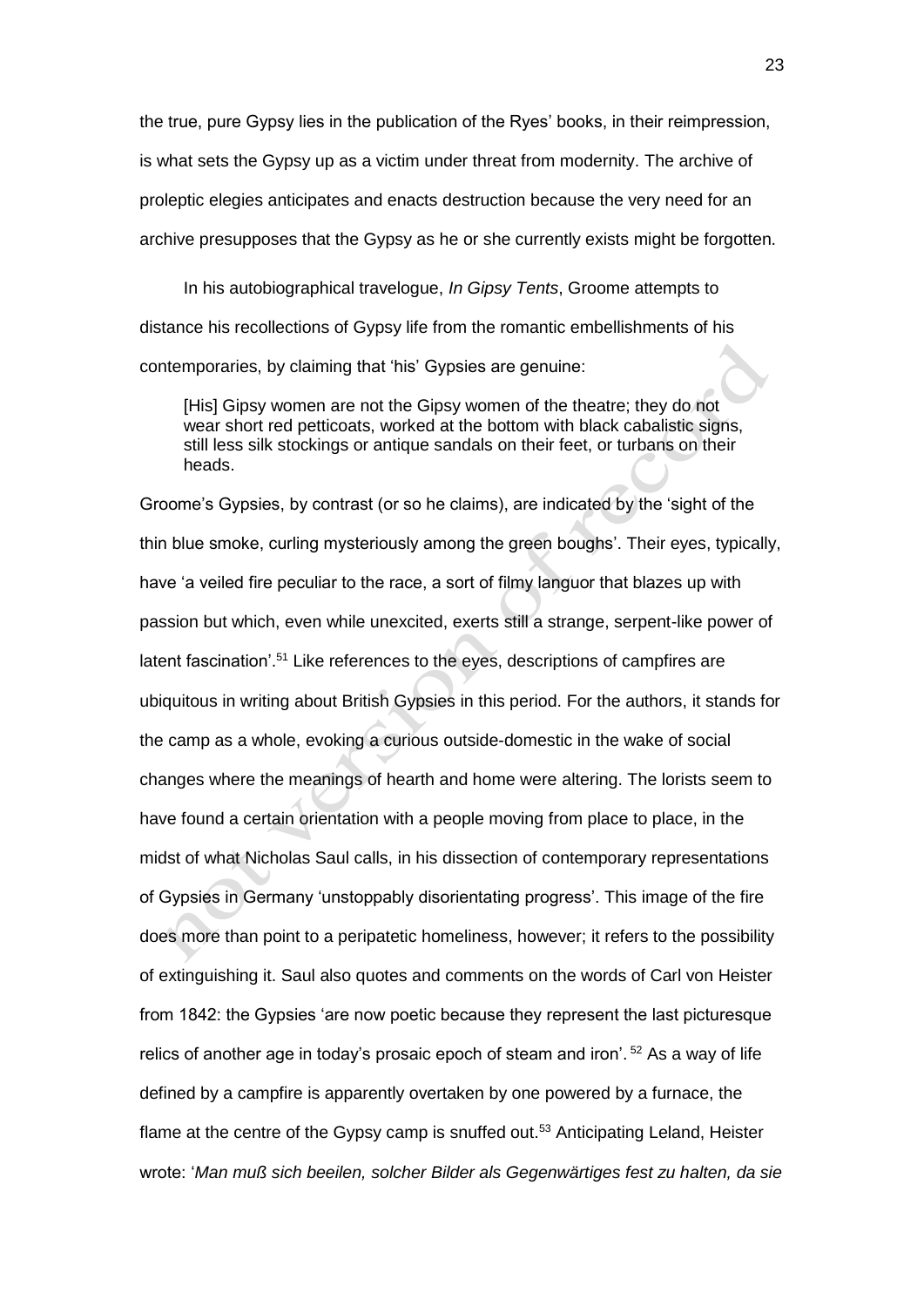*nur zu bald erlöschen und der Vergangenheit angehören werden*'; one must hurry to hold on to such images [of Gypsies] as in the present, as they will too soon be extinguished and become part of the past. Across Europe, then, the image of extinction was associated in the nineteenth century, albeit obliquely, with the campfire, itself a signifier of Gypsy life. My contention here is that the capturing of such images for a future in which the referent is presumed not to exist involves a textual-archival politics evident in structure, content and effect.

The lorists were not completely disingenuous about their role as outsider scribes, either: Watts-Dunton adds that 'a gipsy hates to be watched', something he considers 'excessive delicacy'. The lorists aim to make known (sometimes overtly poetically and at other times denying partiality) the Gypsies' language, physical appearance, emotions, tent-life and folklore. Everything about the Gypsy must be displayed for *gorgio* eyes, as they slip (in Leland's words) 'like the wren in and out of the shadow of the Unknown'. His project is to bring the Gypsy out of the shadows and in to the realm of Western knowledge. Leland does not think it 'worth while' to explain to the Gypsies that 'their ancestors, centuries ago, left India'. As he elaborates, 'I knew my friends, and they did not know me'.<sup>54</sup> To partly answer Derrida's question in *Mal d'Archive*, Leland and his colleagues take responsibility for the institution of the Gypsy archive and find no need to consult the people themselves. A responsibility also now lies with the reader to assess, as this article seeks to, the claims of this feverish archive.

After much persuasion, Groome published his 'Gypsy novel' — a selfconscious contribution to the lorists' archive of Gypsy material — *Kriegspiel*. He dedicated the work to Watts-Dunton. It was disastrously unpopular, and this cannot be entirely blamed on the ignorance of reviewers (though Groome would have it that way). For most of its length, the novel is exciting and engaging. It contains everything one could ask of a Victorian plot: the delusional anti-hero Watson with his deaf-mute 'blackamoor' servant and a fetish for gadgets; questions about the viability of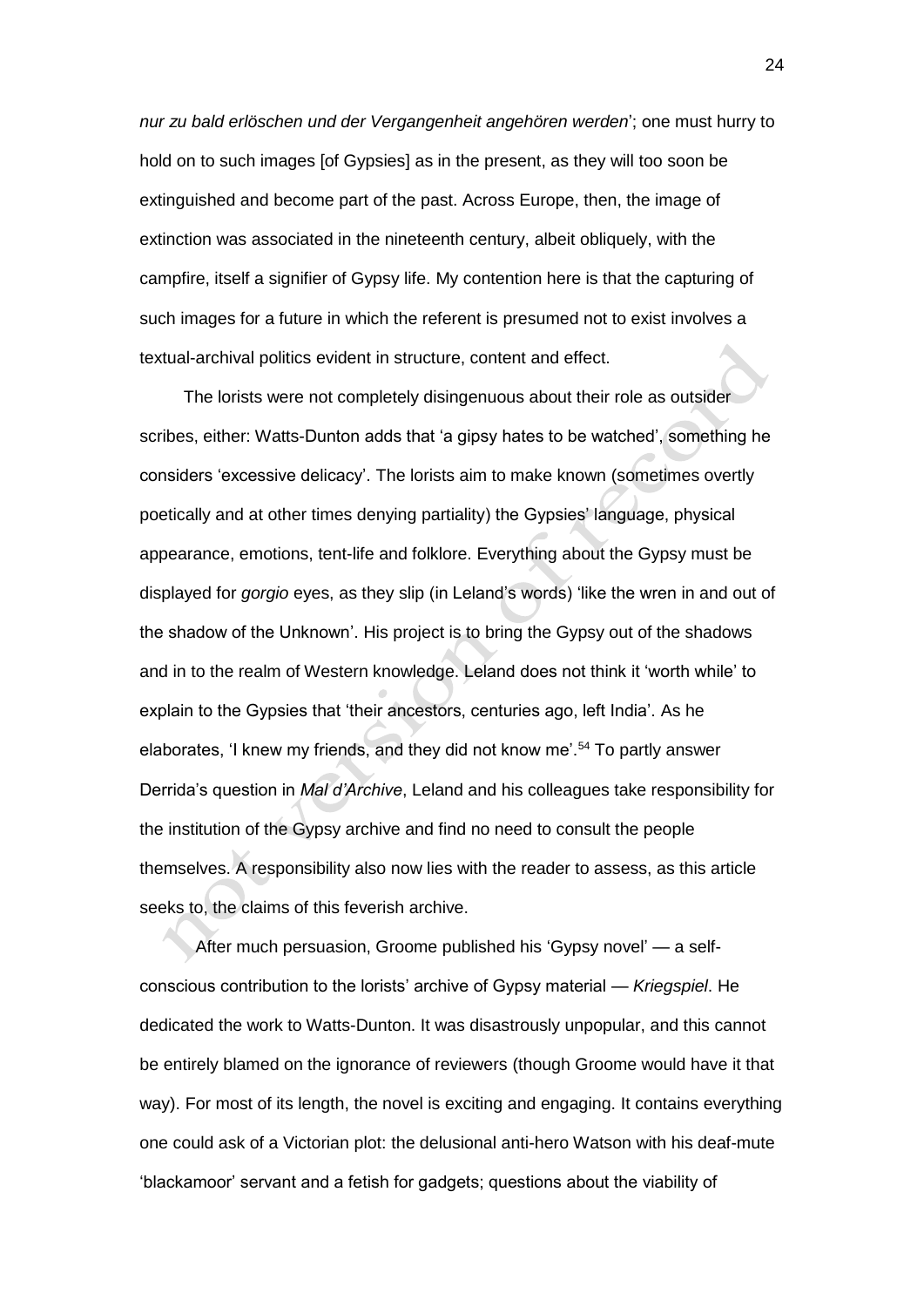hypnotism and mysticism; a hero who embodies the debate about the future of the English aristocracy. There are even some strong female characters (although, inevitably, they do not end well). However, the last portion of the novel is almost unreadable, losing its pace and following so many diversions that the eventual *dénouement* seems irrelevant. Watts-Dunton felt that, despite the novel's accuracy and romance,

Groome had given no attention whatever to the structure of a story. Incidents of the most striking and original kind were introduced at the wrong places, and this made them interesting no longer.<sup>55</sup>

I do not claim that the reason Groome's novel fails is entirely because its Gypsy subject matter causes the archival text to decompose; there are also convincing practical reasons for the novel running out of steam, not least one of Groome's frequent illnesses causing him to lose interest in the project and refuse to make any amendments. However, both Katie Trumpener and Abi Bardi make convincing cases for the decisive and disruptive textual power of the fictional Gypsy. Trumpener points out that 'everywhere the Gypsies appear in nineteenth-century narratives, they begin to hold up ordinary life, inducing local amnesias or retrievals of cultural memory'.<sup>56</sup> It is true that the novel decidedly loses its way at the point in the narrative where Lionel Glemham escapes from the evil Dr. Watson with the help of a Gypsy, Sagul Stanley. As she takes charge, order crumbles. The future of the Glemham line has already been threatened by the fact that Lionel's mother, Glemham's deceased first wife who haunts the novel, was a Gypsy called Ercilla Beschalé. The very idea that Lionel may make a life with Sagul and 'revert' to Gypsyism is intolerable both to him and the narrative. For it to recover from this stumble, Sagul must be written out of its resolution and proof must be found that Lionel is a *gorgio* on at least his father's side and thus entitled to his inheritance. The Gypsies may not hold a stake in the future, and control over their own narrative is denied them.<sup>57</sup> The Gypsy is, indeed, 'reduced' to an effect of the text,<sup>58</sup> or in the language I am deploying here, she is an effect of the lorists' corpus of Gypsy texts, an archive that in the very act of preserving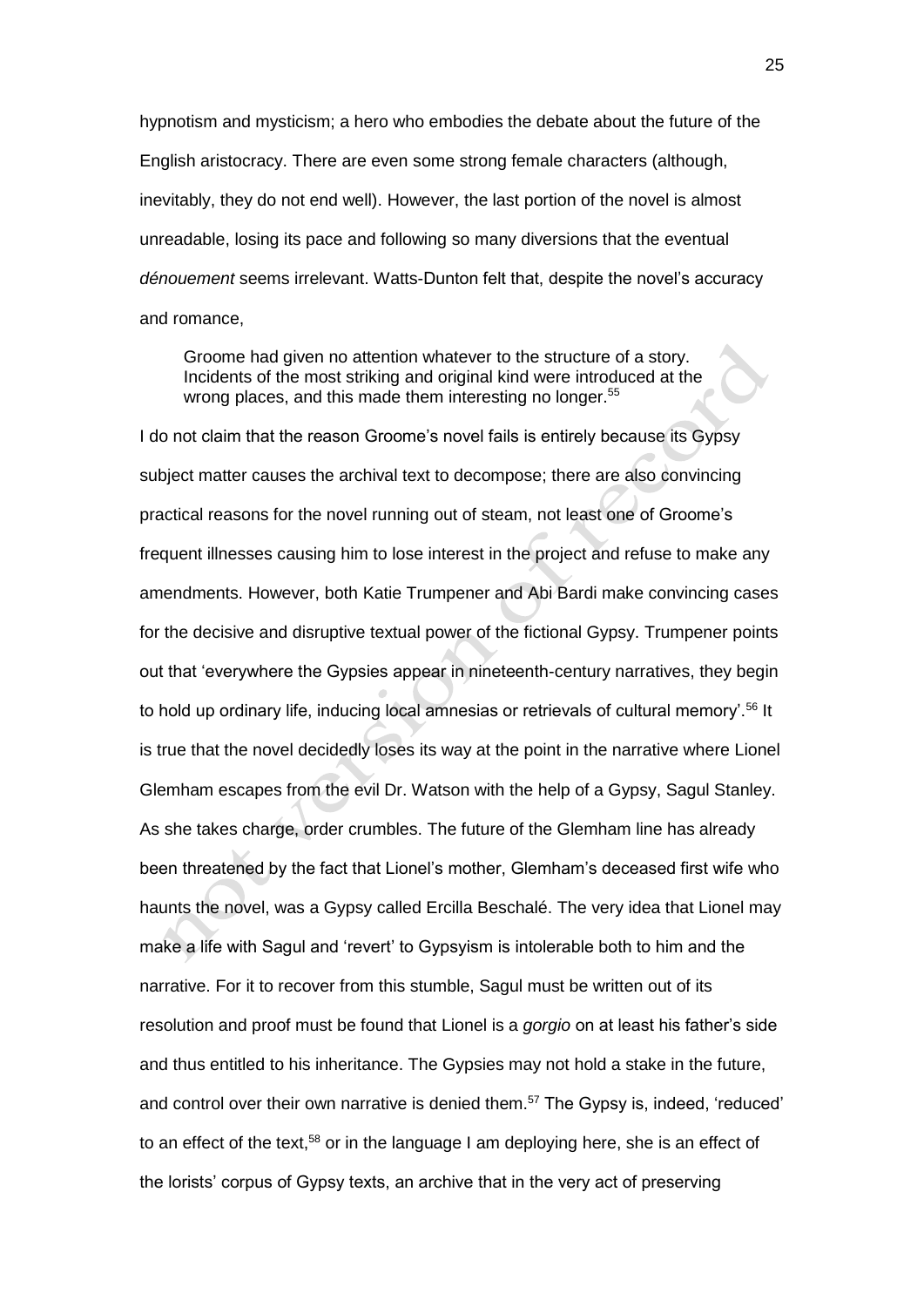Victorian Gypsy life destroys itself from the inside, causing an amnesia concerning the figure it wants to remember.

*Kriegspiel* is an example of a fictional narrative, but it is also a synecdoche of the lorists' oeuvre. As Glemham reflects on the circumstances in which he met Ercilla to his old friend, the Reverend Discipline, he stumbles, as alluded to earlier:

'"Her people were —" (Glemham seemed to be groping strangely for his words) "were stopping there. Their place" (he made an odd dash at the word "place") "was close by. And they carried me in. [...] She was a — foreigner"'.

The narrative is full of such hiatuses, a symptom of the archiviolithic, the silent operation of the death drive as the lorists' conservative impulse to preserve takes effect. Groome's efforts to tell a Gypsy tale rely on many of the literary tropes associated with this Victorian figure: Ercilla is described in stereotypical terms, with outré outfits and a desire for freedom, her sexuality coded in her habit of riding bareback; once married and housed in bricks and mortar, she is described as being like a 'poor wild bird in a cage'.<sup>59</sup> Many saw the novel itself as a failure, but within the narrative Groome's inclusion of hesitations and omissions makes legible the problematic of preservation. If the novel is accepted as representative of what happens in the lorists' writing, we see the double bind. Like any discourse, ostensible coherence (for example, 'this discipline has observed that Gypsies are x, y and z') masks gaps and contradictions. Telling the story of the Gypsies for the future, as the lorists confidently believed they could, means putting on pretensions of unity (exemplified by Leland's annoyance about variations in the English spelling of Romani words and even the word 'Gypsy').<sup>60</sup> The narrative drive of *Kriegspiel*, its mysteries, accidents and intrigue, is similarly reliant on the embarrassed, malevolent or tragic covering over of things that cannot be said. It is fiction, but allows the reader to see how stories (including epistemological ones) may not be simply the rich tapestry they first seem, but rather a series of holes woven together. At the same time, this discursive bluff of coherence displaces alternative ways of recounting, silencing the Gypsy and making him or her the object of retrospective study rather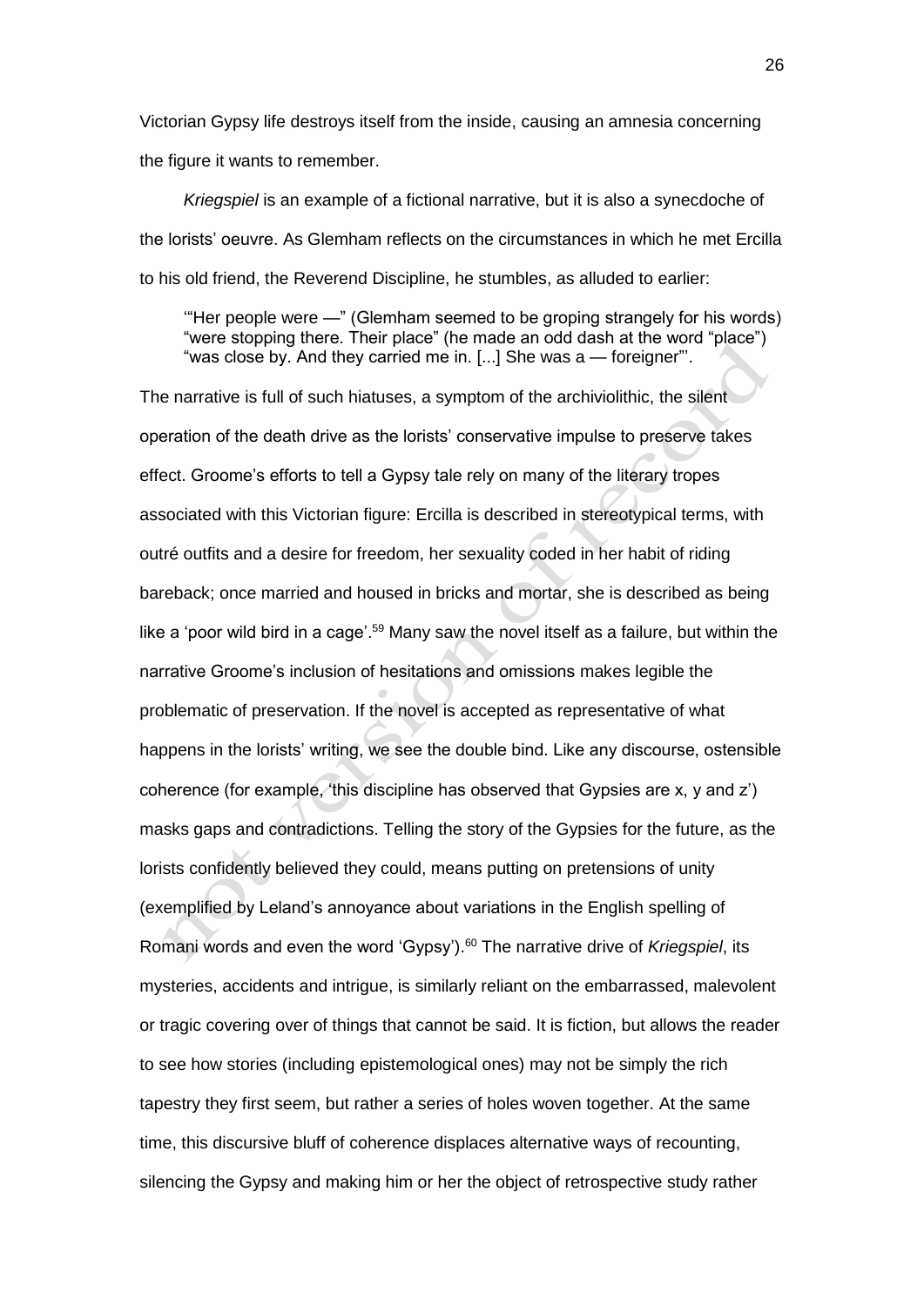than a member of a living, changing culture. Most tellingly, in the text that I claim typifies this particular archive Ercilla the Gypsy appears dramatically yet posthumously. She is reinterred at the Glemham pile of Fressingham after her widower has come to terms with his past life, but when Charles disappears on the anniversary night of his wedding to his second wife, Dorothy Discipline, his preserved body is eventually uncovered in Ercilla's coffin. Her body has been replaced, quite literally, with that of the aristocratic white male. The tragedy of Ercilla and Glemham's marital misunderstandings, a tragedy on which much of the later narrative hangs, is predicated on the fact that Ercilla cannot convey her thoughts to her husband while he is away with his sick mother: she cannot write, cannot tell her own story, cannot take control of her own archive. She gets as far as writing: 'My own dear sweet heart i have some thing to tell you witch i no you will glad to hear that i am that way i tryed to tell you but could not i think you will come back soon i hope that— '. Typically, at this point the letter breaks off with 'that unuttered hope'. <sup>61</sup> Ercilla's hope, her investment in the future, finds no place in the archive. Further, she dies giving birth, and thus does not see the Gypsy contribution she bequeaths to the Glemham line.

In the scene with the Reverend Discipline, Glemham compares himself to King Cophetua, a familiar literary image from Shakespeare and Tennyson and one that had been famously figured by the Pre-Raphaelite painter Edward Burne-Jones in 1884. This is just one of many ways in which the work and lives of this bohemian group of artists overlapped with the lorists' circle; Dante Gabriel Rossetti, for example, was introduced to Groome's wife Esmeralda Lock, painting her several times, and he is gently satirised as the painter D'Arcy in Watts-Dunton's *Aylwin*, perhaps voicing the unspoken romantic and erotic desires of the lorists themselves: when the Gypsy heroine Sinfi spends time being cared for by D'Arcy but out of her mind, he asks Aylwin: 'has it ever occurred to you how fascinating a beautiful young girl would be if she were as unconscious as a young animal?'.<sup>62</sup> Despite their ostentatious masculine gaze, it is unlikely that the lorists would have been quite so explicit in their

27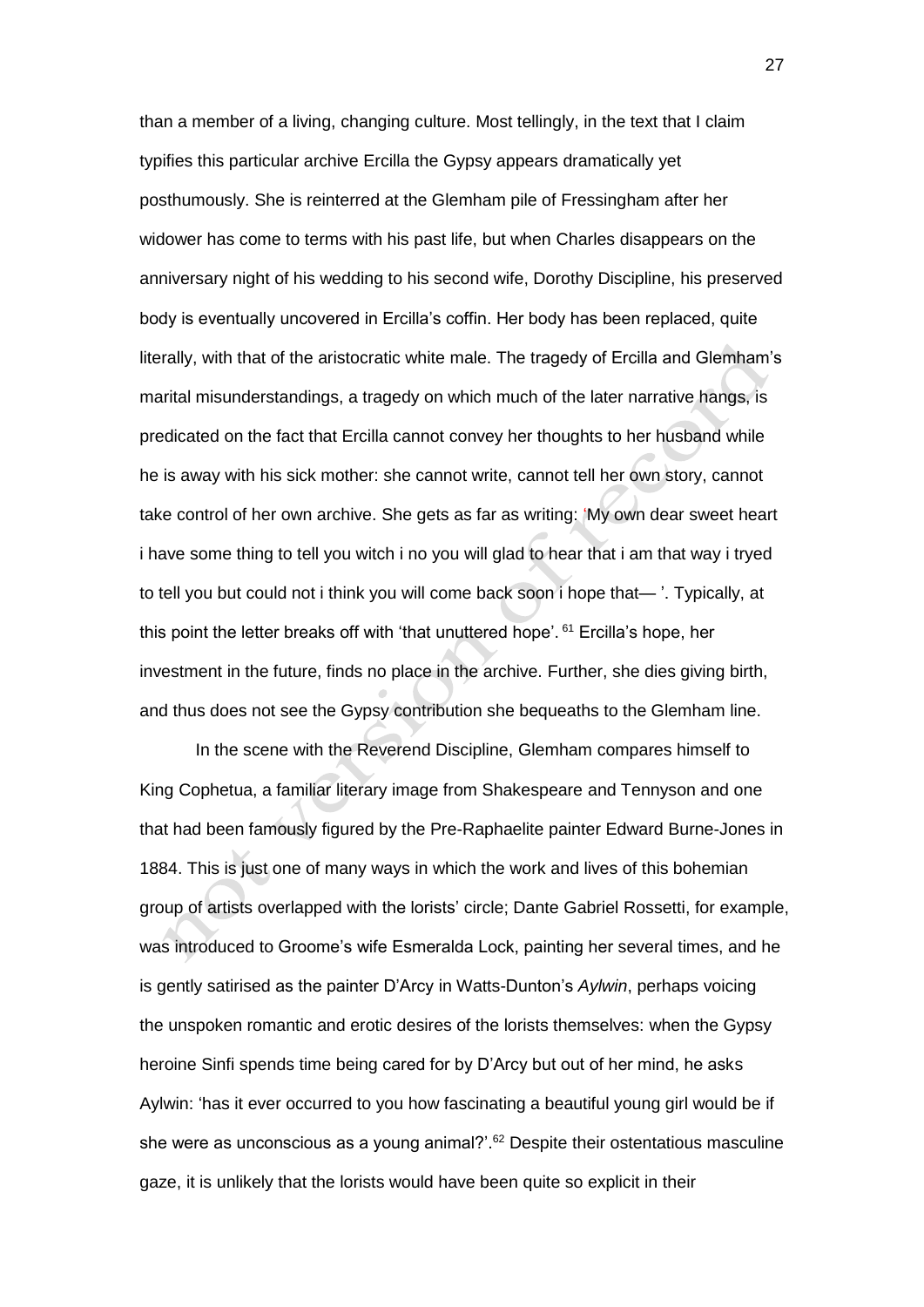objectification of the female Gypsy publicly or in print (private letters are another matter); nonetheless, here in the lorist-created Gypsy archive is the silenced, nonsentient Gypsy. The second phase of Pre-Raphaelitism, from the 1860s to the 1890s, has much in common with Gypsy lorism beyond the personal connections and obvious aesthetic influences. Its chief protagonists were, according to Christopher Wood, 'high Victorian dreamers' who still aspired to many of the values of the Brotherhood in its earlier incarnation, such as fidelity to nature achieved through observation, thorough studies of one's object in situ and often out of doors and, above all, appeals to the rituals of a former or mystical age. Their romantic imagery coupled with a fervour for what they saw as the truth of their work bring them incredibly close to the coexistence of science and fantasy in Gypsy lorism. $63$  This is the character of the lorists' representations; the archival *effect* is a consistent stalling in the story of the Victorian Gypsy as told by these men — both in individual works and when one assesses the archive as a body.

In contrast to *Kriegspiel*, Watts-Dunton's *Aylwin* was very popular, running to several editions (though Groome did not 'at heart care much for it', it seeming to him 'so un-real'. For the sake of apparent disciplinary unity, however, he praised it in a review).<sup>64</sup> In the traditional novel form, narrative usually offers diachronic possibilities to its characters, for example as part of a *Bildungsroman* plot. To whom are the diachronic possibilities offered in this novel? Predictably, a living future filled with possibility lies with *gorgios*. Aylwin and Winifred first promised to marry when Aylwin's elder brother was still alive, despite Winifred being of a lower class than Aylwin. When Aylwin unexpectedly inherits the family fortune, he must prove that the love-match is worth investment, not least to his mother, who represents conservative Victorian opinion. Taking the text literally, there are two reasons why Winifred sees options for development in her future, while the primary Gypsy character, Sinfi Lovell, does not. Following Dr. Mivart's medical advice, Sinfi takes on the burden of the increasingly severe fits suffered by Winifred. Winifred has been affected, whether

28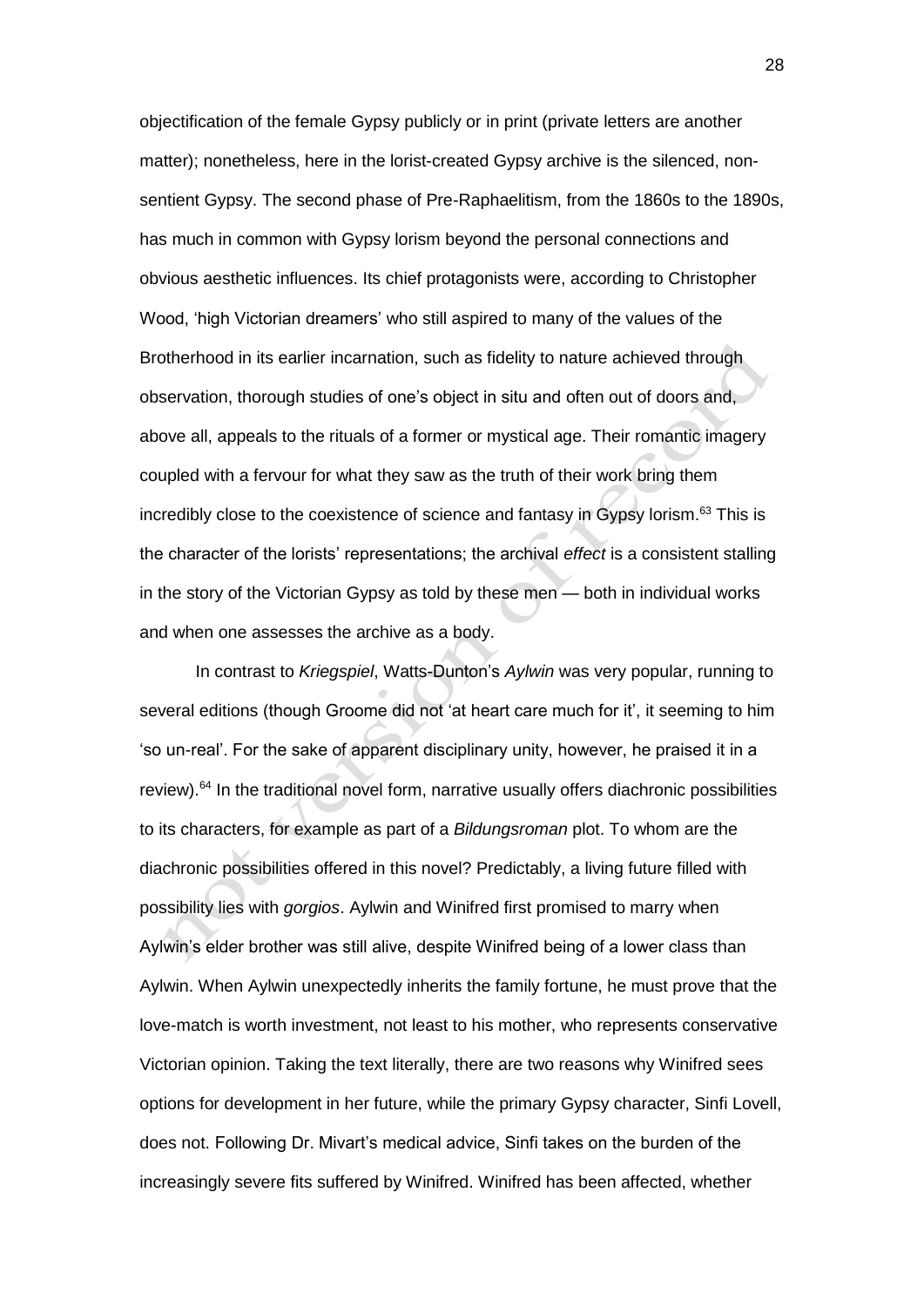actually or psychosomatically, by a curse. Mivart, having studied at the Salpêtrière Hospital, decides that the best course of action is to transmit 'the seizure to a healthy patient by means of a powerful magnet<sup>".65</sup> The debilitating periods of existing in a trance-like state are thus transferred from *gorgio* to Gypsy. Science holds her captive. A more magical explanation for the martyrdom of Sinfi persists, however. Sinfi's '*dukkeripen*', or destiny, dictates that she will fall in love with a *gorgio* who will break her heart. Her love for Philip Aylwin is doomed from the start. Sinfi represents the Gypsy in the lorists' nineteenth-century written archive, caught between scientific rationalism and exotic mystification. Neither form of representation, or archival strategy, allows her to live on dynamically.

Charles Godfrey Leland, Francis Hindes Groome and Theodore Watts Dunton were not Gypsies, though they assume in their writings that they know the people enough to pass as such. They write *for* the Gypsies from the perspective of white, educated men. They have the power to write and be published, the power to speak and be heard, a power denied the Gypsy. In their desire to archive Gypsy life before it died out, they did more than record: they *produced* the figure of the Gypsy: sexualised, romanticised, doomed. It is not outside forces that will quench the Gypsy flame as the lorists view it, however; it is their own archive fever. Their compulsive, repetitive and nostalgic desire to chase the authentic, original Gypsy (a figure that can be theirs alone as a rare breed of scholars interested, just in time, in a people about to be lost) silences their 'friends' and denies them investment in the future. Intriguingly, the rhetoric of loss lives on. In conversations and interviews with Roma, Gypsies and Travellers today, in amongst celebrations of better education and improvements in permanent and semi-permanent sites, laments for the 'old ways' and traditional travelling life are often heard. The tone has become something of a convention and the loss of the past is a familiar part of the Gypsy and Traveller selfidentifying narrative (as it is with many identities). The difference between these expressions of loss and those written by the Gypsy lorists, is that organisations such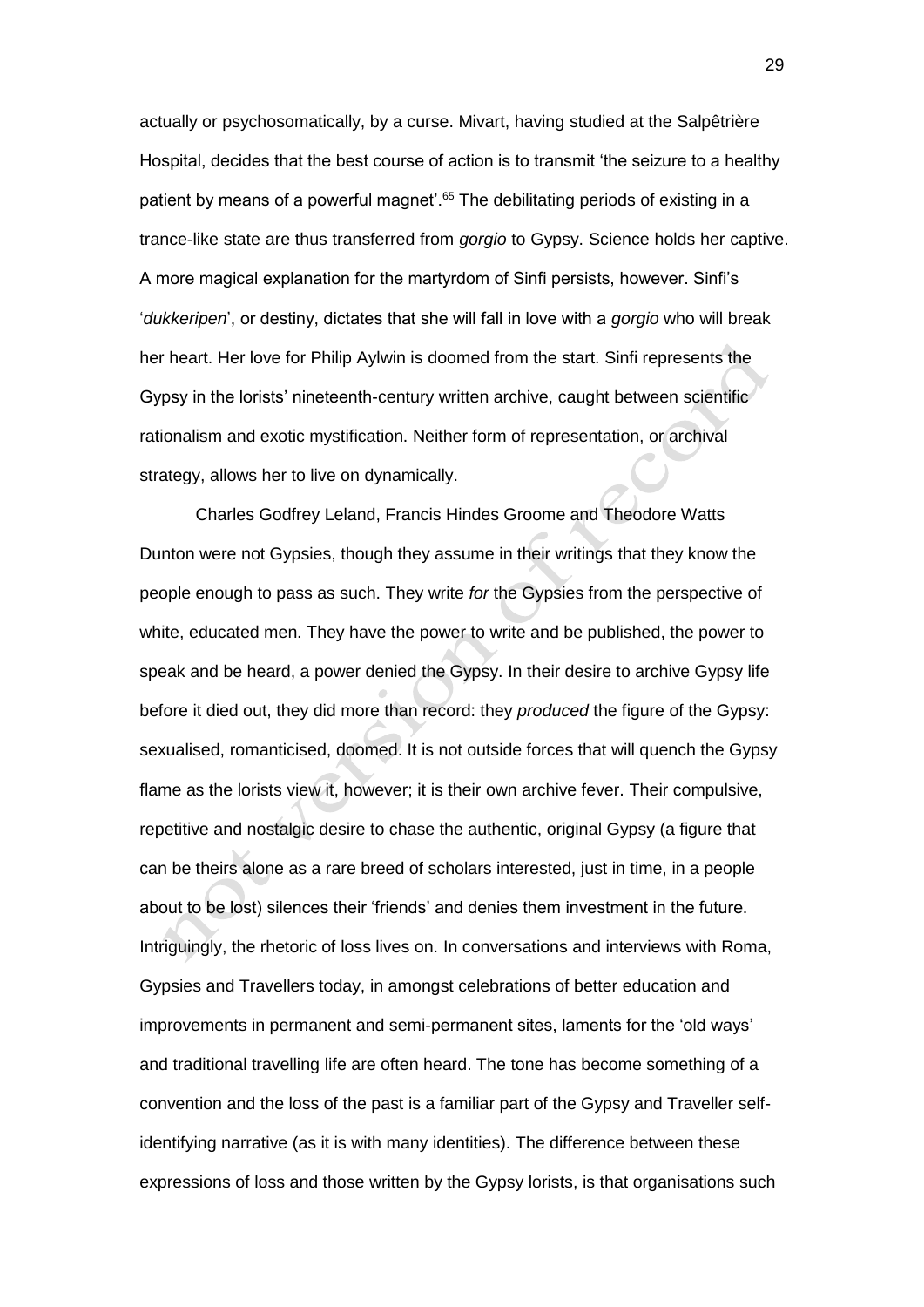as Gypsy Roma Traveller History Month, publications such as *Travellers' Times*, personal histories such as Rosie Smith and Lindsay Marsh's *Old Ways, New Days*, and young people's enthusiastic and informal groups on social networking sites allow a people to construct and comment on their own archives. While the same drives necessarily rule the desire to archive as those of the lorists, the multiple (and necessarily contradictory) histories being written and voiced do not come to a tragic full stop. Attempts are rarely made to step outside of a Gypsy/Romani identity so that it may be ordered and recorded for the consumption of scholars or hobbyists with 'Gypsies' as their pet subject. Questions of authenticity are still pursued, but for the interest and pride of the people who are writing about themselves and their families, rather than for reasons of preserving a pure link to an uncontested past. There is still a politics of the archive, but it need no longer be one of domination by hegemonic voices. The very existence of the projects listed demonstrates that tales of extinction were greatly exaggerated. There may be no absolute cure for archive fever, but it need not be terminal.

#### **Notes**

1. Burton, *The Jew, the Gypsy and El Islam*, 186–7; Derrida, '*Prière d'insérer*', in *Mal d'Archive*, 1. Throughout the article, the label 'Gypsy' is used where it (or 'Gipsy') would have been deployed by writers in the nineteenth century with the acknowledgement that it is now often used as a term of abuse and has been rejected by many Romani people. 'Romani' and 'Roma' are used to refer to twenty-firstcentury identifications with this ethnicity (the former being more commonly used in Britain and the latter when discussing wider Europe), and the Romani language. The exceptions to this are when original terms have been maintained within quotation marks.

2. Trumpener, 'The Time of the Gypsies'.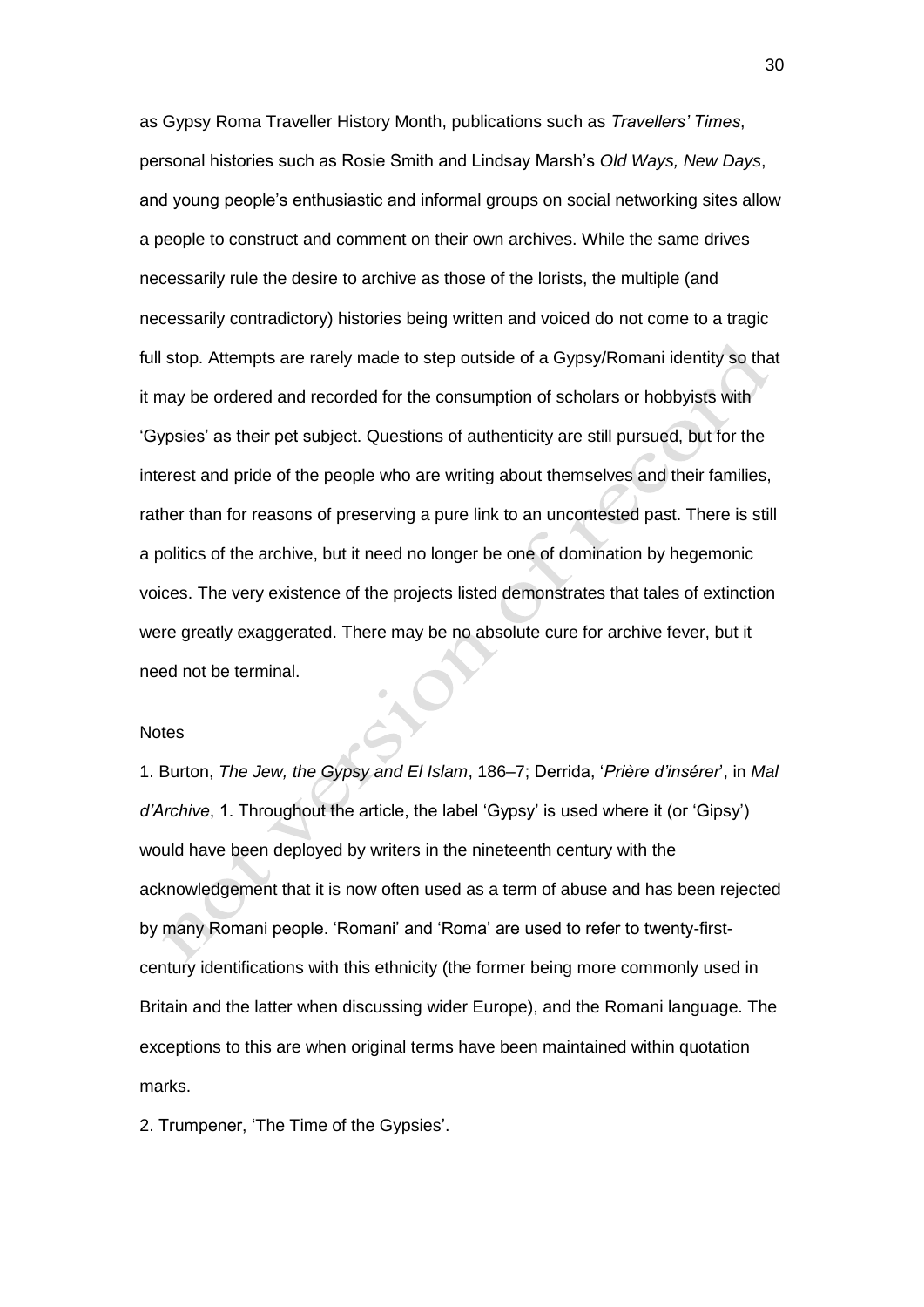3. See, for example, 'Gypsy circus is next on France's expulsion list', *The Observer*, September 26, 2010.

4. See, for example, the 1908 letter from Augustus John to F. Scott Macfie quoted in Hancock, 'The "Gypsy" Stereotype and the Sexualization of Romani Women', 184. The preface to the first number of the *Journal of the Gypsy Lore Society* comments that 'there lives not the Romany Rye that has not something new to impart to his fellow-students'.

5. Leland, *The Gypsies*, 16.

6. Freud, *Beyond the Pleasure Principle*, 36; and *Civilisation and its Discontents*, 119–122.

7. Derrida, *Archive Fever*, 11–12.

8. Nord, *Gypsies and the British Imagination*, 17–18.

9. Gagnier, 'Cultural Philanthropy, Gypsies, and Interdisciplinary Scholars', 15; 12. Revised as ch. 4 'The Unclassed and the Non-Christian Roots of Philanthropy' in *Individualism, Decadence and Globalization*.

10. Williams, *The Country and the City*, p. 96.

11. Examples can be found throughout the lorists' autobiographical writings, but see for instance Leland, *Memoirs*, II; 262.

12. Kenrick, *Gypsies: From the Ganges to the Thames*, 71.

13. Fraser, *The Gypsies*, 10-11; Freda Matthews, 'Gypsies in Local History'.

14. Mayall, *Gypsy Identities:1500–2000,* 78; nn. 14–15; *Gypsy-travellers in* 

*Nineteenth-century Society*, 7; 5.

15. Sharp, *The Gypsy Christ*, 8–9.

16. *Journal of the Gypsy Lore Society*, 1, no. 1 (1888), 1.

17. Behlmer, 'The Gypsy Problem in Victorian England', 236–7.

18. Leland, *Memoirs*, I, 6; II, 276.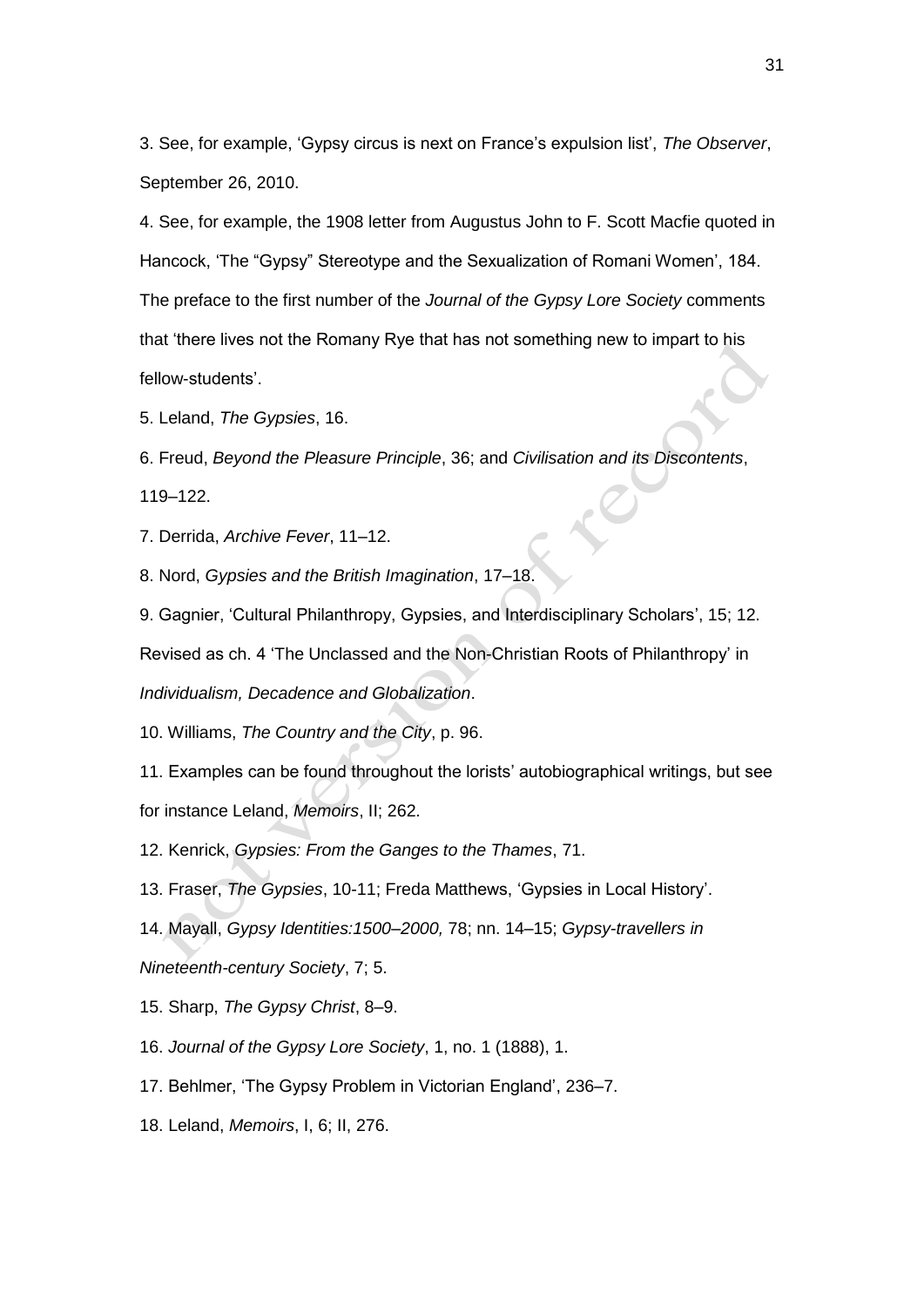19. Jones. 'Francis Hindes Groome: "Scholar Gypsy and Gypsy Scholar"'; Watts-Dunton, *Old Familiar Faces*, 290.

20. Leland, 'Review of the Archduke Josef's "Czigány Nelvatan"', *Journal of the Gypsy Lore Society* 1, no. 1 (1888), 48.

21. Nord, *Gypsies and the British Imagination*, 128.

22. Leland, *Gypsy Sorcery and Fortune Telling*, xii; Smart and Crofton, *The Dialect of the English Gypsies*, ix; Brantlinger, *Dark Vanishings*, 1; 3; Knox, *The Races of Men*, 157.

23. Smith, 'Arabs of Europe', 15.

24. See, for an example of this term in academic assessments of representations of Gypsies, Dearing, 'Painting the Other Within'. For the construction of Gypsies as others, historically and more recently, see Bhopal and Myers, *Insiders, Outsides and Others: Gypsies and Identity*. For more detail on the subordinate position historically occupied by Gypsies in Britain, see Mayall, *Gypsy-travellers* and *Gypsy Identities*. 25. Brantlinger, *Dark Vanishings*, 3; Pennell, *Charles Godfrey Leland: A Biography*, II; 146.

26. See, for example, Mayall's descriptions of the effect of the various Pedlars Acts, the 1876 Commons Act, the 1885 Housing of the Working Classes Act and the 1889 Local Government Act in *Gypsy-travellers in Nineteenth-century Society*; Leland, *Gypsies*, iii.

27. Nord, *Gypsies and the British Imagination*, 45.

28. Leland, *Gypsies*, 13.

29. Leland, *Memoirs*, I, 262.

30. Arnold, 'The Scholar-Gipsy', l. 224.

31. Arnold, 'On the Study of Celtic Literature', 297-8; 317; 392.

32. Leland, *Gypsy Sorcery and Fortune-telling*, x; original emphasis.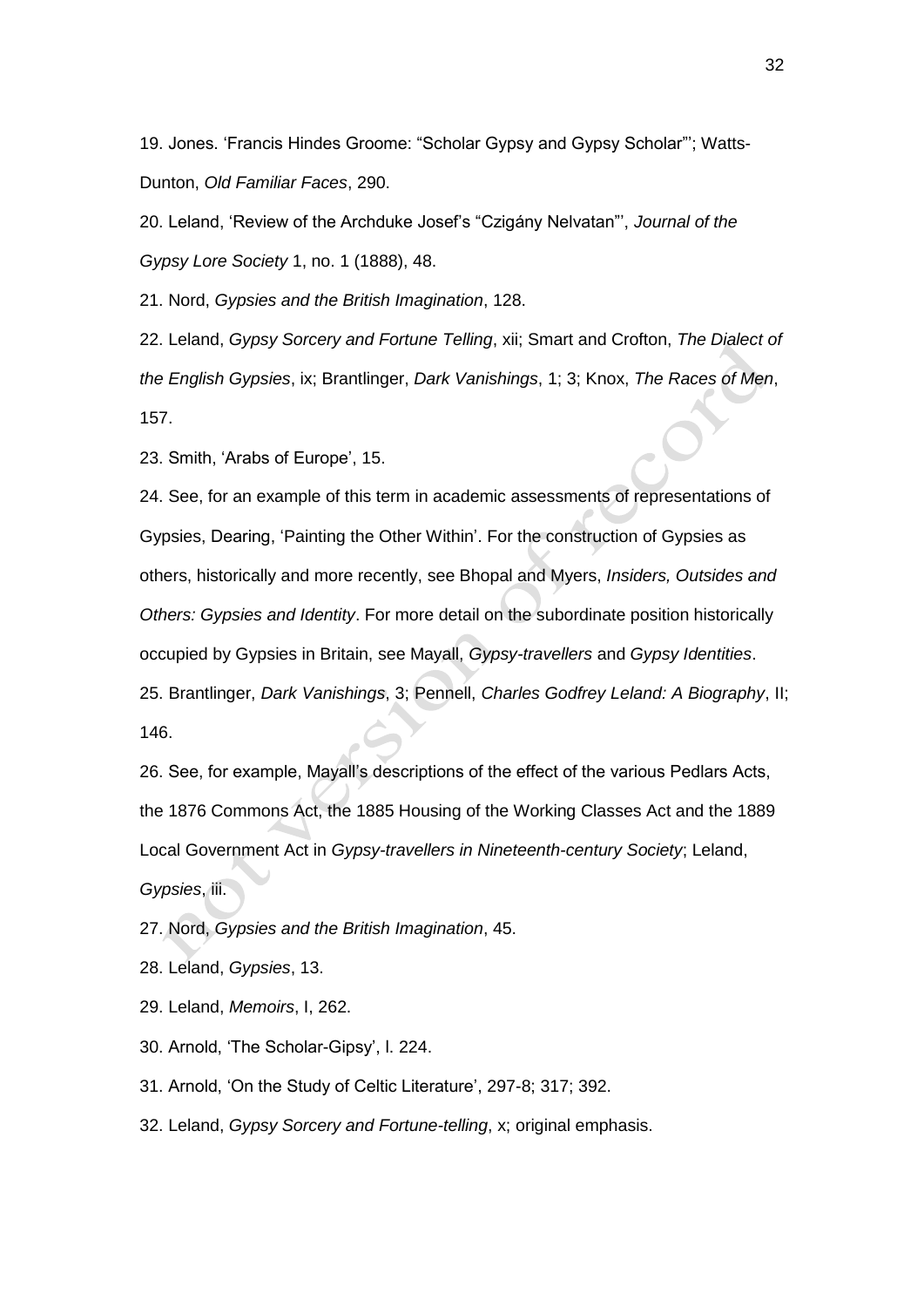33. See Anderson, 'Victorian high society and social duty' for more detail on the HAIA.

34. Derrida, *Archive Fever*, 3; original emphasis.

35. Leland, *The Gypsies*, 13; Derrida, *Archive Fever*, p. 62 and, regarding ghosts, throughout.

36. Leland, *Gypsies*, p. 12.

- 37. Brantlinger, *Dark Vanishings*, 66.
- 38. Leland, *The Gypsies*, 12.

39. Nord, *Gypsies and the British Imagination*, 68–9.<br>40. Watts-Dunton, *The Coming of Love*, vii.<br>41. Watts-Dunton, *Aylwin*, 248.<br>42. Derrida, *Archive* 

40. Watts-Dunton, *The Coming of Love*, vii.

41. Watts-Dunton, *Aylwin*, 248.

42. Derrida, *Archive Fever*, 11–12.

43. Borrow, *The Romany Rye*, 75.

44. Pennell, *Charles Godfrey Leland*, II, 148–9. Leland, however, assured readers of *The English Gipsies and their Language* that 'I may hold myself fully acquitted from the charge of having acquired and published anything which my Gipsy friends would not have had made known to the public', vi.

45. Groome, *Kriegspiel: The War Game*, 282.

46. Maxwell, 'Theodore Watts-Dunton's 'Aylwin' (1898) and the Reduplications of Romanticism', 1.

47. Watts-Dunton, *Aylwin*, 35; 29; 30; 378; 174; 4.

48 Leland, *Gypsy Sorcery*, 2.

49. Watts-Dunton, *Aylwin*, 93; 141, emphasis added; 255.

50. Groome, *Kriegspiel*, 53–54; Whyte-Melville, *Black But Comely*, II; 69.

51. Groome, *In Gipsy Tents*, (Edinburgh: Nimmo, 1880), 322–329.

52. Saul, *Gypsies and Orientalism in German Literature and Anthropology of the Long Nineteenth Century*, 68; 8.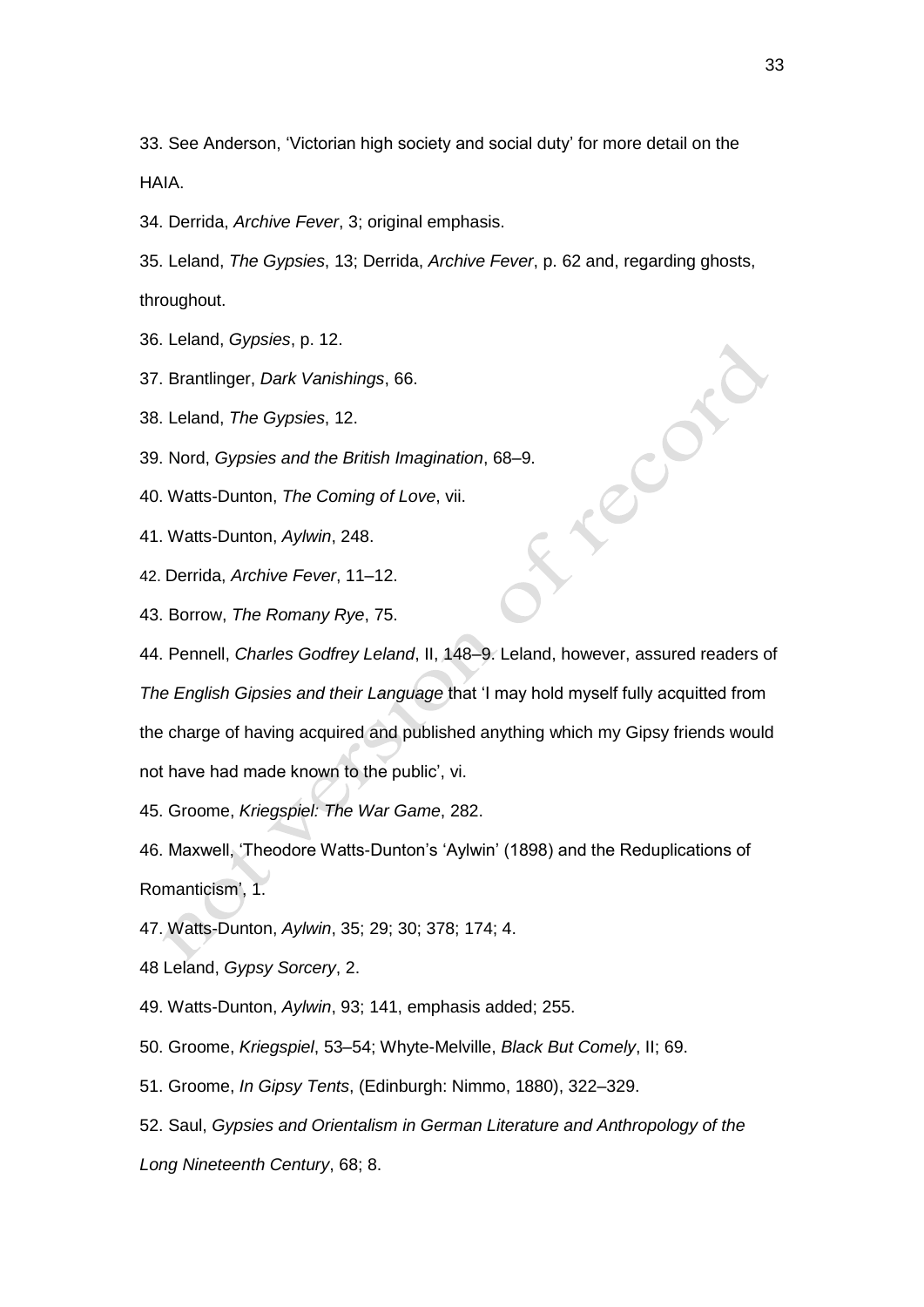53. Implicit in any analysis of this kind is a recognition of the horrifying ends to which furnaces were put by the Nazis a century after von Heister wrote.

54. Watts-Dunton, *Old Familiar Faces*, 27; Leland, *Gypsy Sorcery*, 2; Leland, *English Gipsies*, 25; *Gypsies*, 255.

55. Watts-Dunton, *Old Familiar Faces*, 282–3.

56. Trumpener, 'Time of the Gypsies', 364. See also Bardi, *The Gypsy as Trope in Victorian and Modern British Literature*.

57. The resolution of the story is not quite as complete as my synopsis suggests, for the woman to whom Glemham hopes to return once he proves his respectable

identity has, in his absence, become a nun and refuses to break her vows.

58. Trumpener, 'Time of the Gypsies', 364.

59. Groome, *Kriegspiel*, 53; 31.

60. Pennell, *Charles Godfrey Leland*, II, 124; 200.

61. Groome, *Kriegspiel,* 33.

62. Watts-Dunton, *Aylwin*, 217.

63. Wood, *The Pre-Raphaelites*, 95; Nord, *Gypsies and the British Imagination*, 143.

64. Letter to John Sampson, December 4, 1898. Liverpool University Library, Gypsy Lore Society Collection.

65. Watts-Dunton, *Aylwin*, 464.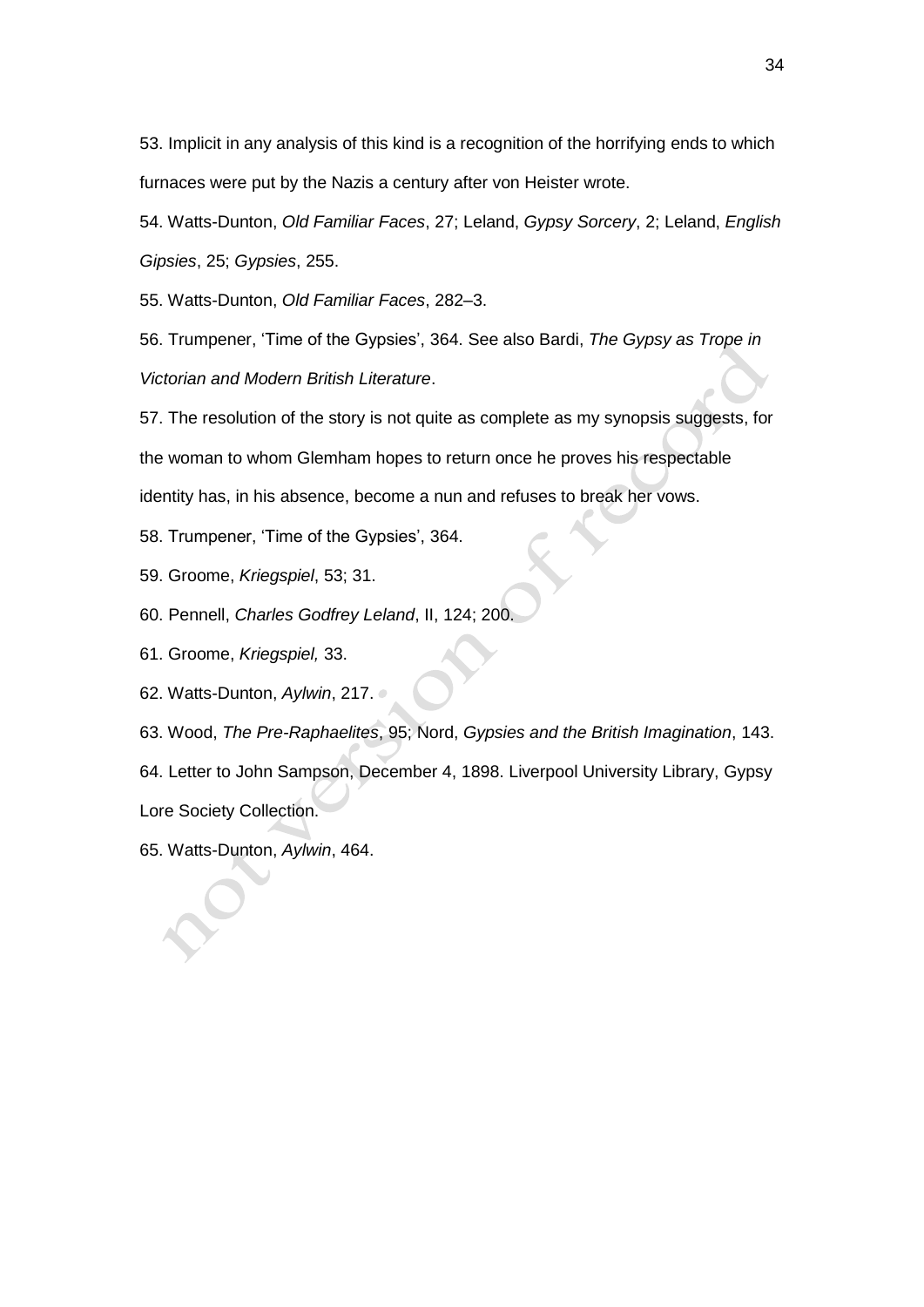### **References**

*Journal of the Gypsy Lore Society*, 1, no. 1, (1888).

Anderson, Anne. 'Victorian High Society and Social Duty: The Promotion of "Recreative Learning and Voluntary Teaching."' *History of Education*, 31, no. 4 (2002).

Arnold, Matthew. *The Poems of Matthew Arnold*. Ed. Kenneth Allott. London: Longmans, 1965.

- ———. *Lectures and Essays in Criticism*. Ed. R.H. Super. Ann Arbor, MI: University of Michigan Press, 1990.
- Bardi, Abigail. *The Gypsy as Trope in Victorian and Modern British Literature*. PhD Diss. University of Maryland, College Park, 2007.
- Behlmer, George K. 'The Gypsy Problem in Victorian England.' *Victorian Studies*, 28, no. 2 (1985).
- Bhopal, Kalwant and Martin Myers. *Insiders, Outsides and Others: Gypsies and Identity*. Hatfield: University of Hertfordshire Press, 2008.

Borrow, George. *The Romany Rye*. London: Dent, 1961.

- Brantlinger, Patrick. *Dark Vanishings: Discourse on the Extinction of Primitive Races, 1800–1930*. Ithaca, NY and London: Cornell University Press, 2003.
- Burton, Richard. *The Jew, the Gypsy and El Islam*. Chicago and New York: Stone, 1898.
- Dearing, Stewart. 'Painting the Other Within: Gypsies According to the Bohemian Artist in the Nineteenth and Early Twentieth Centuries.' *Romani Studies*, 20, no. 2 (2010).

Derrida, Jacques. *Mal d'Archive*. Paris: Galilée, 1995.

———. *Archive Fever: A Freudian Impression*. Trans. Eric Prenowitz. Chicago, IL and London: University of Chicago Press, 1998.

Fraser, Angus. *The Gypsies*. Oxford and Cambridge, MA: Blackwell, 1994.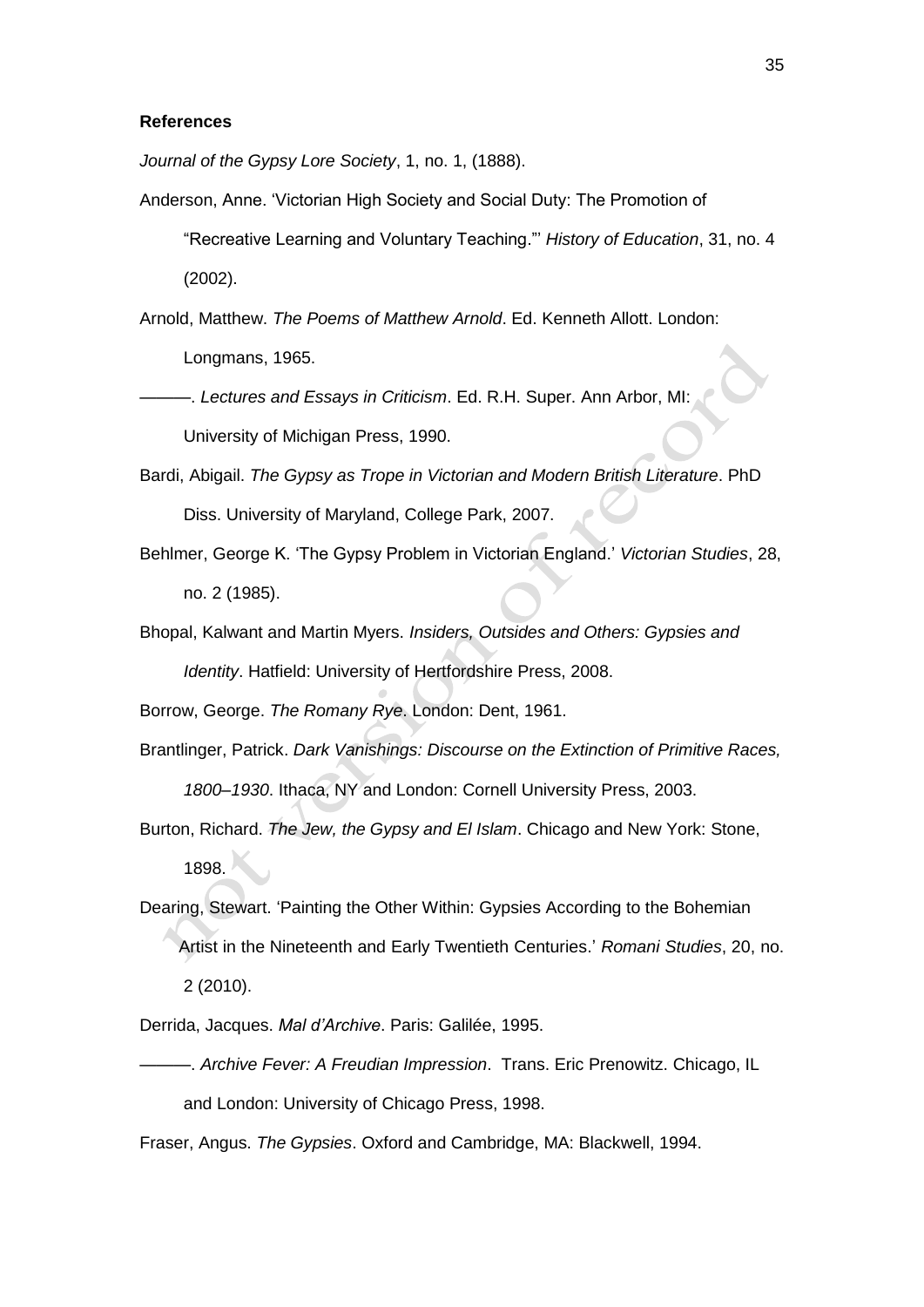Freud, Sigmund. *Beyond the Pleasure Principle*. London: Hogarth, 1955, repr. 1978.

- ———. *Civilisation and its Discontents*. London: Hogarth, 1961, repr. 1978.
- Gagnier, Regenia, 'Cultural Philanthropy, Gypsies, and Interdisciplinary Scholars: Dream of a Common Language.' *19: Interdisciplinary Studies in the Long Nineteenth Century*, 1 (2005).
- ———. *Individualism, Decadence and Globalization: On the Relationship of Part to Whole, 1859–1920*. Basingstoke: Palgrave Macmillan, 2010.

Groome, Francis Hindes. *In Gipsy Tents*. Edinburgh: Nimmo, 1880.

- *———. Kriegspiel: The War Game*. London, New York and Melbourne: Ward, Lock and Bowden, 1896.
- Hancock, Ian. 'The "Gypsy" Stereotype and the Sexualization of Romani Women.' In *"Gypsies" in European Literature and Culture*. Ed. Valentina Glajar and Domnica Radulescu. Studies in European Culture and History. New York and Houndmills, Basingstoke: Palgrave Macmillan, 2008.
- Jones, Michael Owen. 'Francis Hindes Groome: "Scholar Gypsy and Gypsy Scholar."' *The Journal of American Folklore*, 80, no. 315 (1967).
- Kenrick, Donald. *Gypsies: From the Ganges to the Thames*. Hatfield: University of Hertfordshire Press, 2004.
- Knox, Robert. *The Races of Men: A Philosophical Enquiry into the Influence of Race Over the Destinies of Nations*. 2nd ed. London: Renshaw, 1862.

Leland, Charles Godfrey. *The Gypsies*. London: Trübner, 1882.

- ———. 'Review of the Archduke Josef's "Czigány Nelvatan."' *Journal of the Gypsy Lore Society*, 1, no. 1 (1888).
- ———. *Gypsy Sorcery and Fortune Telling*. London: Unwin, 1891.
- ———. *Memoirs*, 2 vols. London: Heinemann, 1893.
- ———. *The English Gipsies and their Language*. London: Kegan Paul, Trench, Trübner, 1893.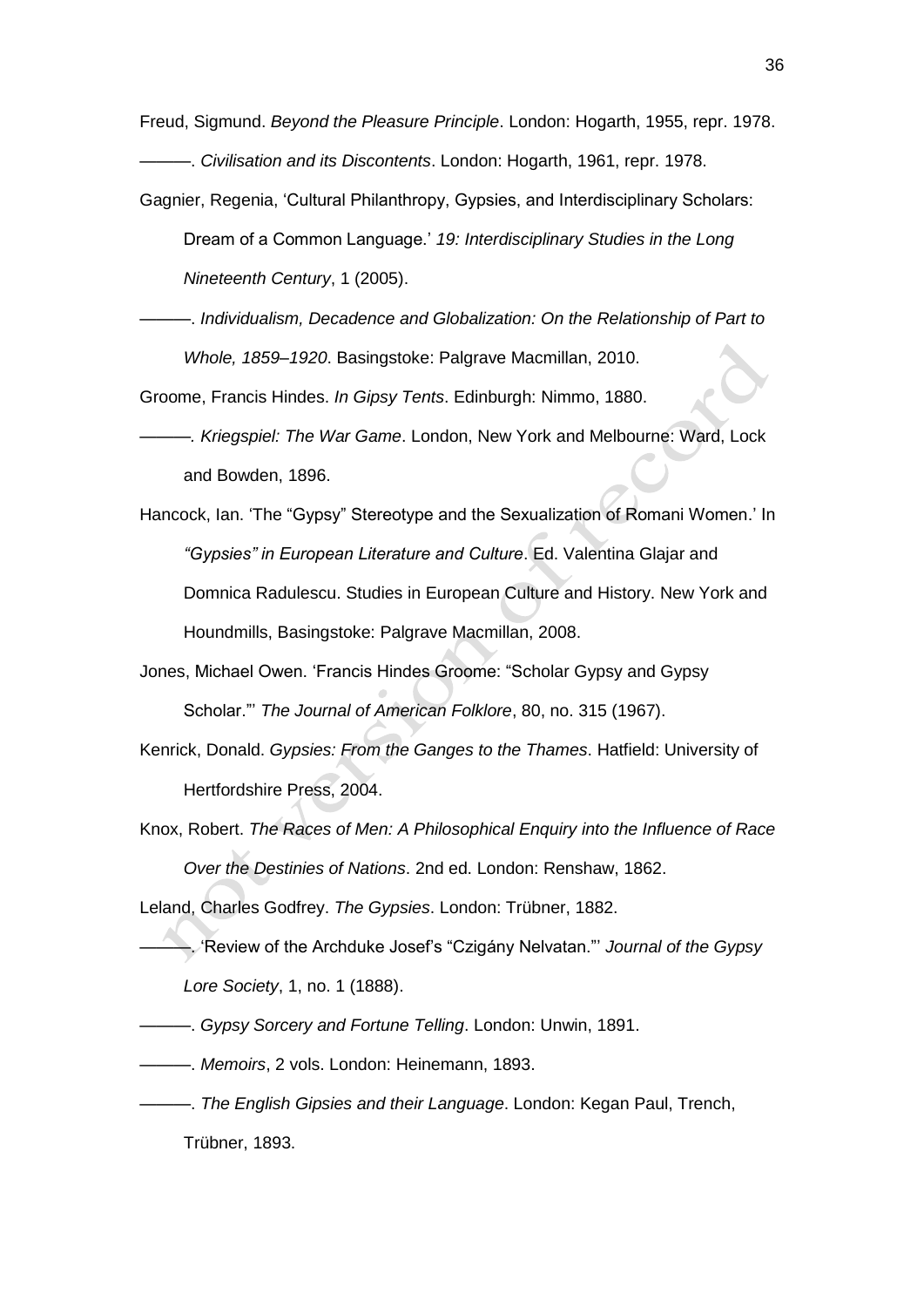Matthews, Freda. 'Gypsies in Local History'.

http://www.grtleeds.co.uk/History/Leeds.html.

Maxwell, Catherine. 'Theodore Watts-Dunton's 'Aylwin' (1898) and the

Reduplications of Romanticism.' *Yearbook of English Studies*, 37, no. 1 (2007).

Mayall, David. *Gypsy Identities:1500–2000: From Egipcyans and Moon-men to the* 

*Ethnic Romany* (London and New York: Routledge, 2004).

———. *Gypsy-travellers in Nineteenth-century Society*. Cambridge: Cambridge University Press, 1988.

Nord, Deborah Epstein. *Gypsies and the British Imagination, 1807–1930*. New York: Columbia University Press, 2006.

Pennell, Elizabeth Robins. *Charles Godfrey Leland: A Biography.* 2 vols. London: Constable, 1906.

- Saul, Nicholas. *Gypsies and Orientalism in German Literature and Anthropology of the Long Nineteenth Century*. London: MHRA and Maney, 2007.
- Sharp, William. *The Gypsy Christ and Other Tales*. Chicago, IL: Stone and Kimball, 1895.
- Smart, B.C. and H. T. Crofton. *The Dialect of the English Gypsies*. 2nd edn. London: Asher, 1875.
- Smith, Horace. 'Arabs of Europe.' In *The Wind on the Heath: A Gypsy Anthology*. Ed. John Sampson. London: Chatto and Windus, 1930.

Trumpener, Katie. 'The Time of the Gypsies: A "People without History" in the Narratives of the West.' *Critical Inquiry*, 18, no. 4, Identities (1992).

Watts-Dunton, Theodore. *The Coming of Love: Rhona Boswell's Story and Other Poems*. London: John Lane, 1907.

———. *Old Familiar Faces*. London: Jenkins, 1916.

Whyte-Melville, G.J. *Black But Comely or, The Adventures of Jane Lee*. 3 vols.

London: Chapman and Hall, 1879.

Williams, Raymond. *The Country and the City*. London: Chatto & Windus, 1973.